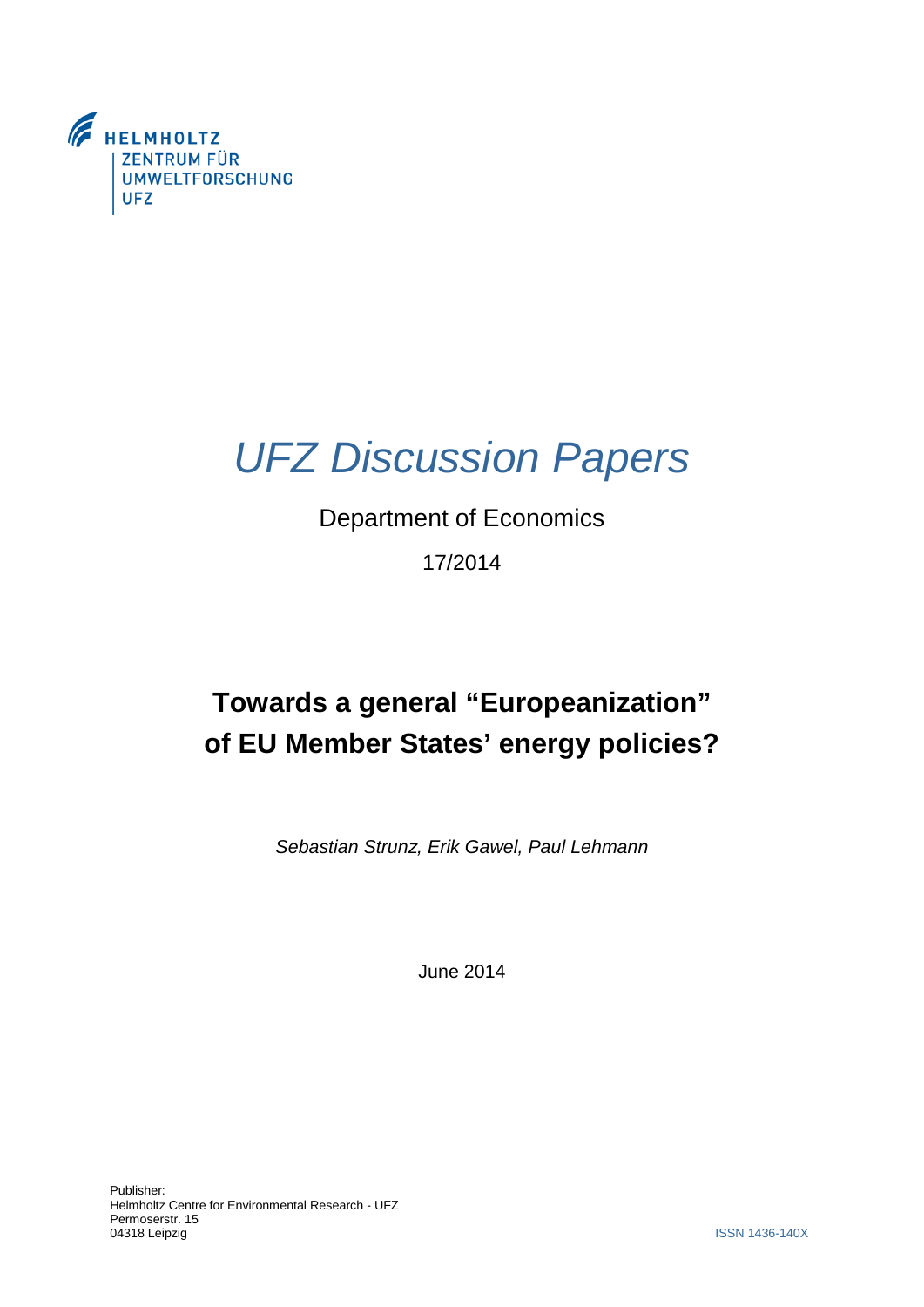## **Towards a general "Europeanization" of EU Member States' energy policies?**

*Sebastian Strunz<sup>1</sup> , Erik Gawel1 2, Paul Lehmann1*

*<sup>1</sup> Helmholtz Centre for Environmental Research – UFZ, Department of Economics Permoser Str. 15, 04318 Leipzig* 

*<sup>2</sup> Leipzig University, Faculty of Economics and Management Science, Institute for Infrastructure and Resources Management, Grimmaische Str. 12, 04318 Leipzig* 

**Abstract** It is often argued that energy policy is too fragmented across EU Member States and should be "Europeanized" to pave the way towards an efficiently organized European power system, which rest on the internal market for energy and a pan-European super-grid. However, this view neglects i) the factual heterogeneity of European energy policies in terms of harmonization and centralization, ii) economic arguments in favor of decentralization and iii) legal as well as political-economic obstacles against centralization of decision making. In this vein, we point out that a plea for a stronger role of the EU needs to be made with care and differentiation.

**Keywords** centralization, energy transition, EU climate and energy policy, fiscal federalism, harmonization, political economy

#### **1. Introduction**

Europe currently discusses the post-2020 framework for its common climate and energy policy – how "common" the respective policies should be, however, is exactly the point at issue: the European Commission (2014a) has proposed to scrap binding targets for renewable ener-gy sources (RES) on the Member State level, leaving only a common target on EU-level.<sup>[1](#page-1-0)</sup> However, this might be interpreted more as a sign of re-fragmentation than a move towards a more Europeanized RES-policy because the proposal reflects increasing conflicts between more and less ambitious Member States regarding the future course of the EU's climate and energy policy. Parallel to the debates on the European level, individual Member States are pushing their specific energy policies. For instance, Germany is moving ahead – under worldwide scrutiny – with its ambitious energy transition project, the "*Energiewende*"; and

<span id="page-1-0"></span><sup>&</sup>lt;sup>1</sup> Some call for abolishing RES targets (e.g., Businesseurope 2013, Stavins 2014) but this paper assumes that they are politically given (and probably also economically justified in a second-best setting of multiple externalities but imperfect direct internalization, cf. Gawel et al. 2012) and addresses only the question on which governance level they are (should be) regulated.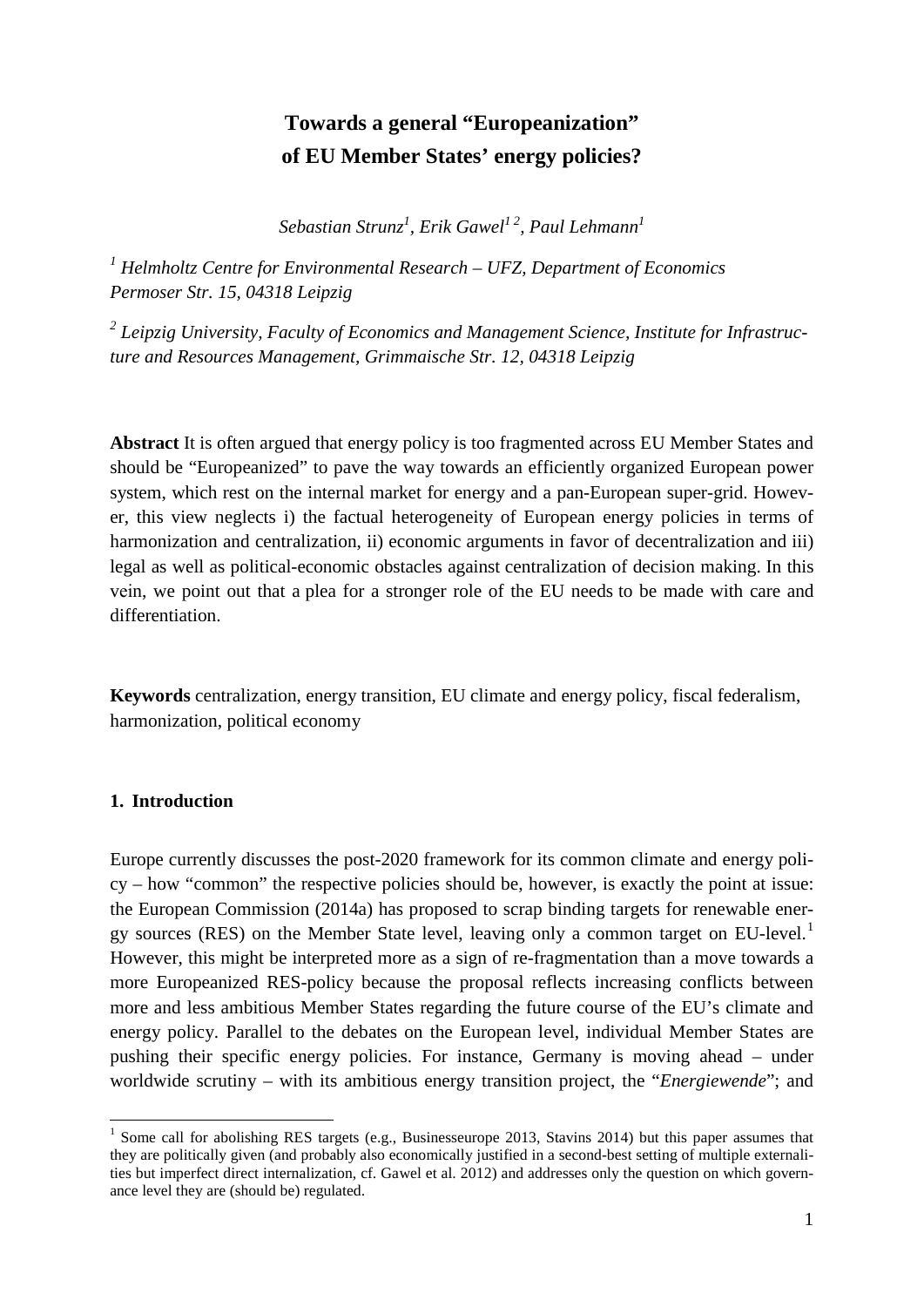the *Energiewende* is particularly criticized for an asserted lack of "European context" (e.g., Hübner et al. 2012), or, in stronger words, for being a unilateral approach (e.g., Teyssen 2013, Weimann 2012). Furthermore, the expected economic benefits from a potential harmonization of renewable policies in the EU are regularly brought forward (e.g., Söderholm 2008, Unteutsch and Lindenberger 2014). This leads to two main issues. The first issue refers to a positive analysis: how do European and Member States' energy policies align (or not)? In other words, how diverse, respectively European, *is* energy policy in the EU? The second issue is normative: how Europeanized *should* matters of energy policy be? That is, should decision making be centralized and should policies be homogeneous across the EU? In order to shed some light on these questions, this paper conducts both a positive and a normative analysis of the European energy policy landscape.

The paper starts with a twofold conceptual clarification because firstly "Europeanization" is too vague as to properly function as analytical category. Thus, two main dimensions of Europeanization are differentiated: centralization of decision making structures and the degree of homogeneity of policies. While it is often implicitly suggested that both go hand in hand, the paper demonstrates that this needs not be the case. On the one hand, there might be bottom-up convergence of policies without centralized decision-making; on the other hand, centralization does not necessarily imply homogenization. Secondly, different areas of energy policies have to be differentiated ranging from climate policy up to and including technology or single market issues. The upshot is that any call for Europeanization of energy transition policies should be specific about the respective relevant dimensions.

Building on this conceptual basis, the paper provides an overview of energy policies in the EU. Specifically, the paper investigates how Germany's energy transition policies fit into the context of European energy policy. The analysis shows a very diverse picture of partly centralized decision making on EU level but mostly decentralized approaches by Member States, which are implementing rather heterogeneous energy policies. Here, the degree of heterogeneity is not equal across policies: while at the one end, climate policies are the most homogeneous of energy-related policies, technology-oriented policies (nuclear power, renewables), on the other end, greatly differ across Member States.

Against the background of this positive overview, a normative analysis building on the theory of Fiscal Federalism (Oates 1972, 1999) assesses the arguments for and against centralized decision making and/or homogeneous policies. The evaluation differs from policy to policy, which implies that there is no overall efficient degree of centralization/homogenization. As a result, the extreme position "all matters of energy policy should be, for economic reasons, centralized and homogenized on the EU-level" must be refuted. Yet the analysis also points to some policy areas that, from a Fiscal Federalism point of view, should be more centralized/homogeneous compared to the current fragmentation.

What are the prospects, then, of moving towards more centralized/homogeneous approaches? In order to address this question, the paper reviews those legal and political-economic factors,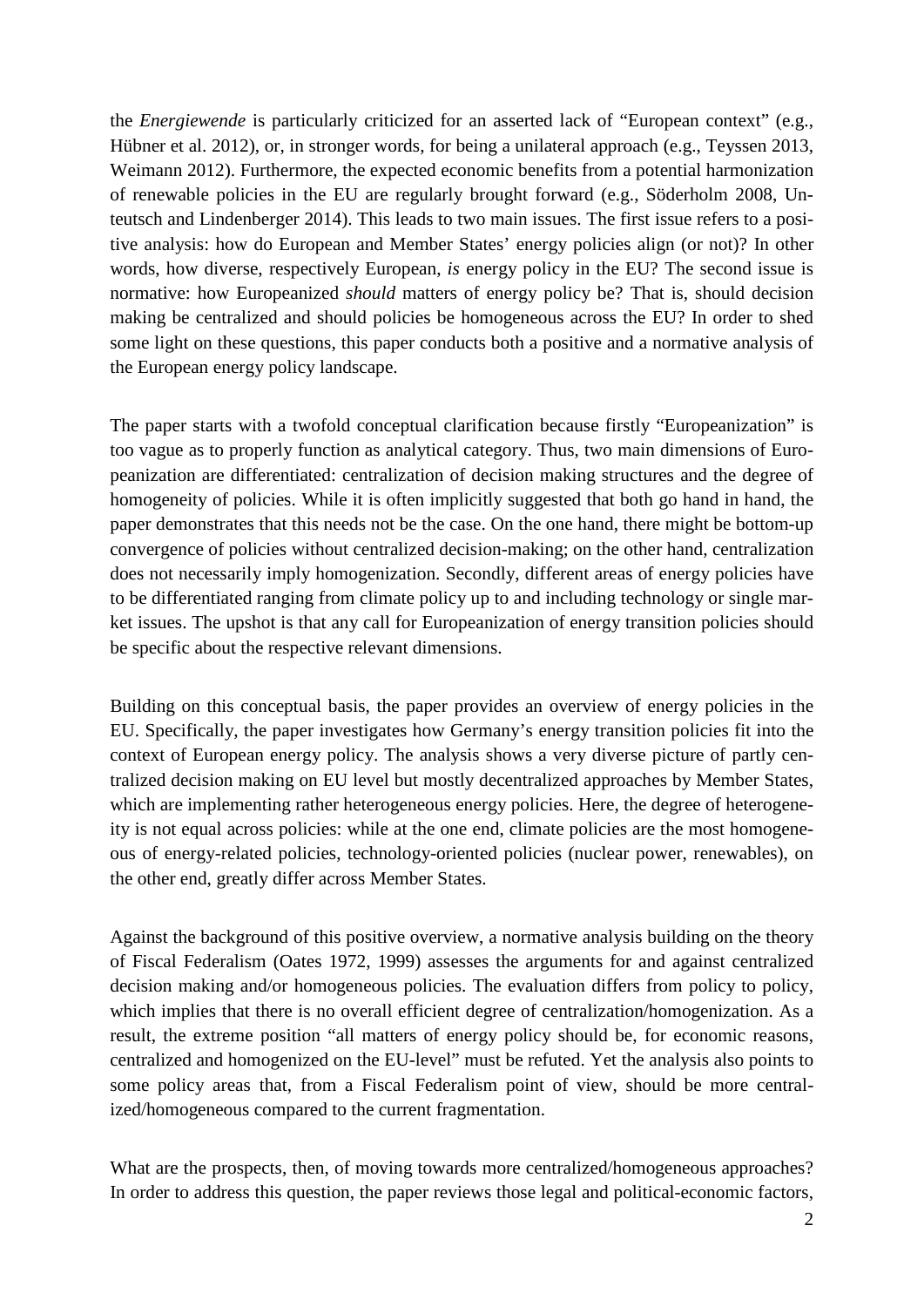which may inhibit further Europeanization: since the present legal framework hardly allows for uniform energy policies across the EU, nationally elected politicians, in particular, have strong incentives not to agree on further transfer of decision making power to supranational bodies. Therefore, the paper subsequently assesses the possibility of achieving more integrated energy policies by bottom-up processes that do not rely on sovereignty-transfer.

The paper proceeds as follows: in Section 2, a conceptual clarification emphasizes the different dimensions of Europeanization. Section 3 provides a positive overview of energy policy within the EU. In Section 4, the theory of Fiscal Federalism is used as framework for a normative assessment of more integrated approaches in different areas of energy policies. Section 5 evaluates the political-economic restrictions to more centralization/homogeneity and investigates the political options, given these restrictions. Section 6 summarizes and concludes.

#### **2. What is "Europeanization"?**

2.1 Two dimensions of "Europeanization": Centralization of decision-making and homogeneity of policies

Figure 1 illustrates that Europeanization may occur and may be measured along two dimensions. First, the degree of centralization of decision making structures is one important aspect of Europeanization (vertical axis in Figure 1). The crucial criterion here is the involvement of supranational bodies in decision making, or what political scientists refer to as "vertical integration" (Leuffen et al. 2013, Börzel 2005). At the "decentralized" end of this dimension, decision making power exclusively lies with the Member States while at the "centralized" end, decisions are made by supranational EU bodies only. Between these extreme poles, several hybrid forms of cooperative decision making can be differentiated (ibid.). The aim of this paper, however, is not to give detailed accounts of possible steps in centralization processes but rather to review the relation of energy policy within the EU's system of multi-level governance (cf. Hooghe und Marks 2001). Hence, the important point here is that centralization is not a 0/1-issue.

Second, the dimension of homogeneity of policies (horizontal axis in Figure 1) addresses the question how similar energy policies are across the EU. In principle, policies may be completely heterogeneous or completely homogeneous, no matter how decision making power is allocated. In reality, the framework of EU multi-level governance often creates policy patterns that are partly homogeneous, partly heterogeneous (see Table 1 below).

Distinguishing the two dimensions of centralization and homogeneity allows for a differentiated assessment of energy policy integration in the EU. In particular, it helps to clarify whether a top-down or a bottom-up process is giving rise to homogenous policies: top-down processes are often referred to as "harmonization" (cf. Scharpf 1994), while bottom-up processes are referred to as "convergence" (cf. Jacobs 2012). In case of heterogeneous policies, one may equally distinguish between centrally promoted heterogeneity – which we refer to as "diversi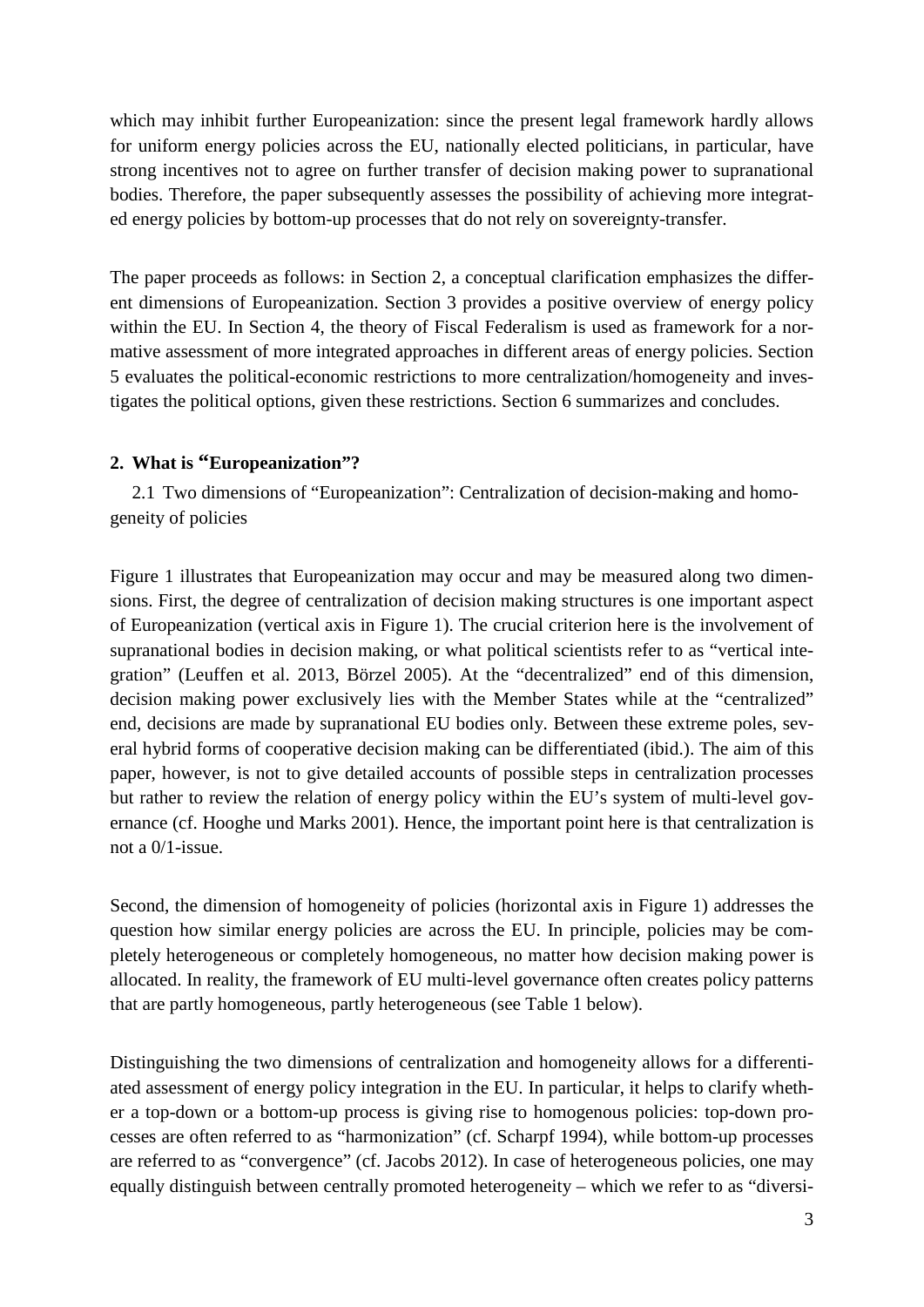fication" – and heterogeneity that arises from decentralized decision making structures, or "divergence".

This differentiation enables a more structured discussion in that calls for the "Europeanization" of energy policy then should specify the dimension they address. For instance, the argument that support policies for renewables should become more similar across the EU does not entail the conclusion that decision making on renewables policies should be centralized as both convergence and harmonization could yield the desired result.



**Figure 1: Two dimensions of "Europeanization"**

#### 2.2 Areas of energy policies

When arguing on the proper level of energy-related policy-making in the EU a second clarification ought to be made. Energy policy in the EU is composed of several, legally as well as economically different areas, as depicted in Table 1: climate protection, which may be considered as a related policy area with strong implications for energy policy, internal market policies, security of supply, specific technology policies and energy efficiency. These policies, in turn, consist of aims and instruments, both of which may be analyzed as to their degree of centralization of decision making and homogeneity. Table 1 demonstrates that the areas differ significantly in these respects and subsequent Section 3 lays out these differences in more detail. Moreover, the different areas exhibit their own characteristics from an economic point of view. Thus, as will be argued in more detail in Section 4, also the efficient degrees of centralization and homogeneity are not necessary equal across these areas.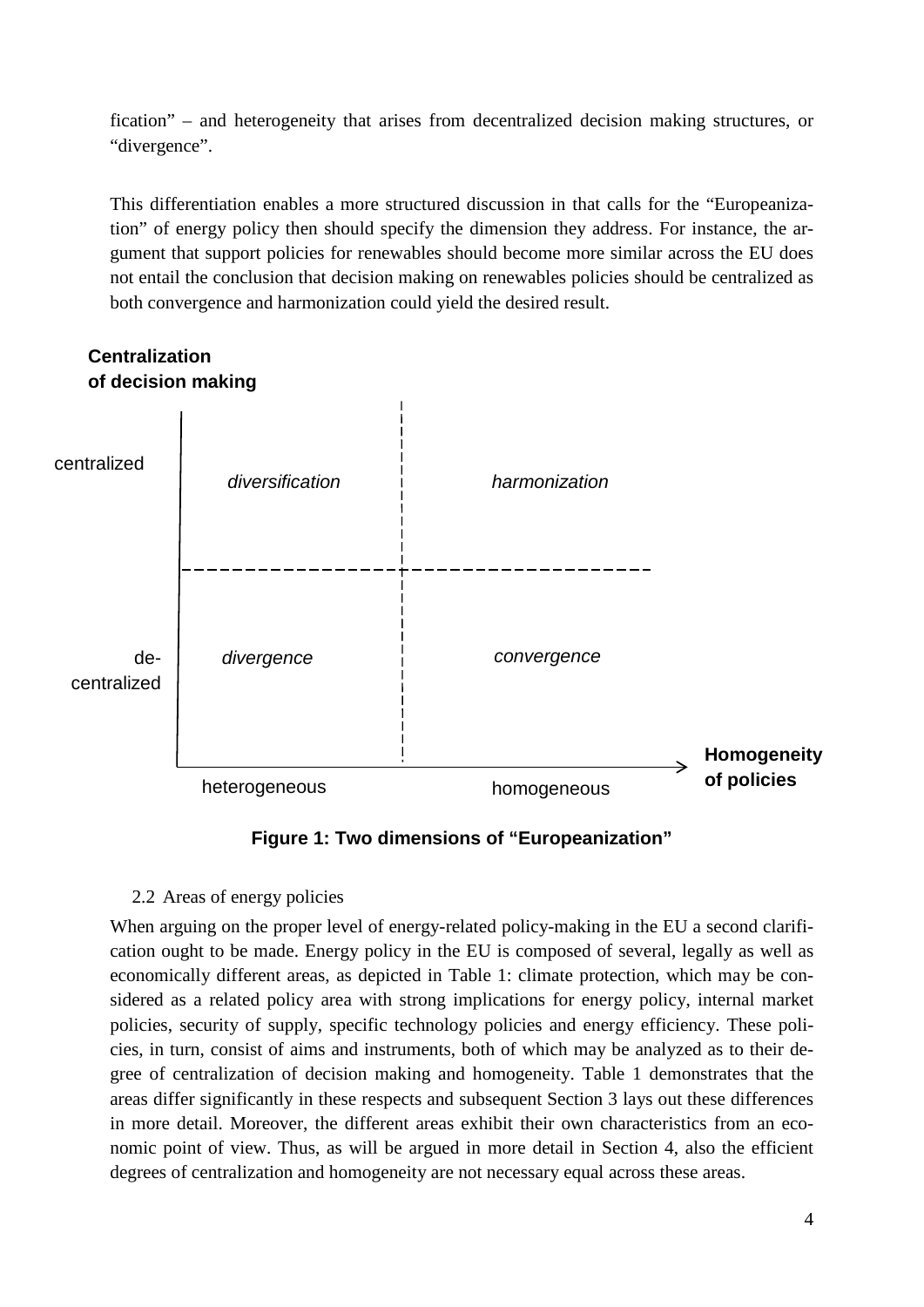| Area                                                      |                         | <b>Centralization</b>   | <b>Homogeneity of policies</b>                                                                                                                                                                       |                                                                                                                                                                  |
|-----------------------------------------------------------|-------------------------|-------------------------|------------------------------------------------------------------------------------------------------------------------------------------------------------------------------------------------------|------------------------------------------------------------------------------------------------------------------------------------------------------------------|
|                                                           |                         | of decision<br>making   | Aims                                                                                                                                                                                                 | <b>Instruments</b>                                                                                                                                               |
| <b>Climate protection</b>                                 |                         | partly<br>centralized   | 2020 and 2030: EU-overall<br>aim for ETS-sectors,<br>diversified aims of the MS for<br>non-ETS-sectors                                                                                               | partly homogeneous: ETS on<br>EU-level, but national ex-<br>emptions and/or additional<br>instruments                                                            |
|                                                           |                         |                         | in addition, partly national<br>climate protection aims                                                                                                                                              | heterogeneous for non-ETS-<br>sectors                                                                                                                            |
| Internal market and transna-<br>tional transmission lines |                         | partly<br>centralized   | internal market:<br>finalization in 2014 as EU-aim                                                                                                                                                   | partly homogeneous: binding<br>rules (e.g., unbundling, net-<br>work codes),<br>guidelines for transnational<br>transmission lines<br>heterogeneous for national |
|                                                           |                         |                         |                                                                                                                                                                                                      | transmission lines                                                                                                                                               |
| <b>Security of supply</b>                                 |                         | mostly<br>decentralized | no specific EU-aim                                                                                                                                                                                   | heterogeneous<br>non-binding guidelines on<br>"appropriate production<br>capacities"                                                                             |
| <b>Technology</b>                                         | <b>Nuclear</b><br>power | decentralized           | no EU-aim, heterogeneous<br>aims of the MS                                                                                                                                                           | heterogeneous                                                                                                                                                    |
|                                                           | <b>RES</b>              | mostly<br>decentralized | 2020: EU-aim, diversified<br>aims for the MS<br>2030: EU-aim without diversi-<br>fied aims for the MS                                                                                                | partly homogeneous                                                                                                                                               |
| <b>Energy efficiency</b>                                  |                         | decentralized           | 2020: EU-aim requiring MS to<br>implement national action<br>plans with efficiency targets<br>(sectors: transport, house-<br>holds, industry)<br>2030: no EU-aim, further<br>process not yet defined | heterogeneous                                                                                                                                                    |

### **Table 1: Different areas of energy policy**

*Source: authors; Information for 2030 based on propositions by the Commission (2014a); MS = Member States, ETS = Emissions Trading Scheme*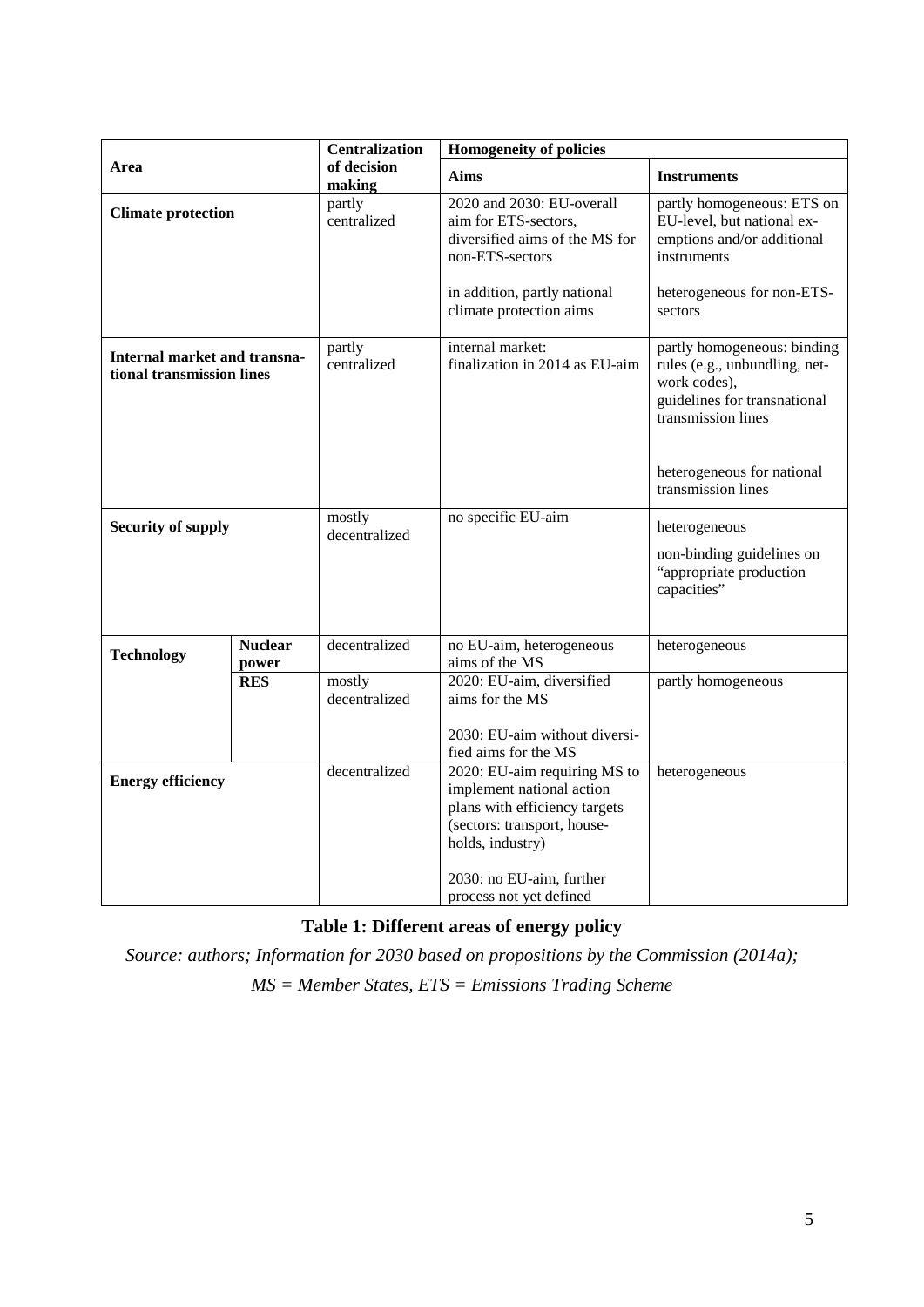#### **3. Energy policies in the EU: a short positive analysis**

#### 3.1 Legal framework

For the first time, the Lisbon Treaty (Treaty on the Functioning of the European Union - TFEU) specifies explicit EU competences in energy policy matters (Article 194 TFEU). In particular, four aims of common energy policy in the EU are defined: ensuring i) the functioning of the internal energy market and ii) security of supply, as well as promoting iii) energy efficiency, renewables and iv) the interconnection of transmission grids. While European Parliament and Council "shall establish the measures necessary to achieve the objectives", these measures "shall not affect a Member State's right to determine the conditions for exploiting its energy resources, its choice between different energy sources and the general structure of its energy supply" (Article 194 (2) TFEU). In other words, although the EU institutions now dispose of explicit legitimation to actively conduct energy policy, Member States still retain their right to eventually decide on issues crucially affecting national energy mixes. Sure enough, the vague formulations of Article 194 (2) leave ample room for debates on how to appropriately demarcate the respective competencies.

In this context of shared and overlapping governance, guidelines and directives (e.g. on support policies for renewables, see below) are the EU's main *direct* way to influence national energy policies. In contrast, the "Open Method of Coordination (OMC)" constitutes an important *indirect* way for the EU Commission to influence Member States' energy policies (Borrás and Jacobsson 2004, Kerber and Ekardt 2007, Ania and Wagener 2014): the OMC relies on a process of voluntary exchange and cooperation between Member States, which is assisted and steered by the Commission. Thus, indirect approaches, supporting bottom-up convergence may equally contribute to homogeneous policies. As Callies and Hey (2013: 88) conclude their review of the EU's legal energy policy framework: "The EU impact on the national energy mix is predominantly indirect, yet powerful".

In sum, the guidelines, directives and initiatives by EU institutions set the frame within which Member States pursue their individual energy policies. In some instances, this entwined mix of rules and actions leads to more centralized and/or more homogeneous results, while in others it leads to more decentralized and/or more heterogeneous results. However, it should be clear that the legal framework still gives Member States the last word on numerous relevant energy policy matters. On the whole, energy policy is far from being a centralized and homogeneous policy area – some exceptions notwithstanding. Subsequently, this pattern will be set out in more detail. Table 1 provides an overview.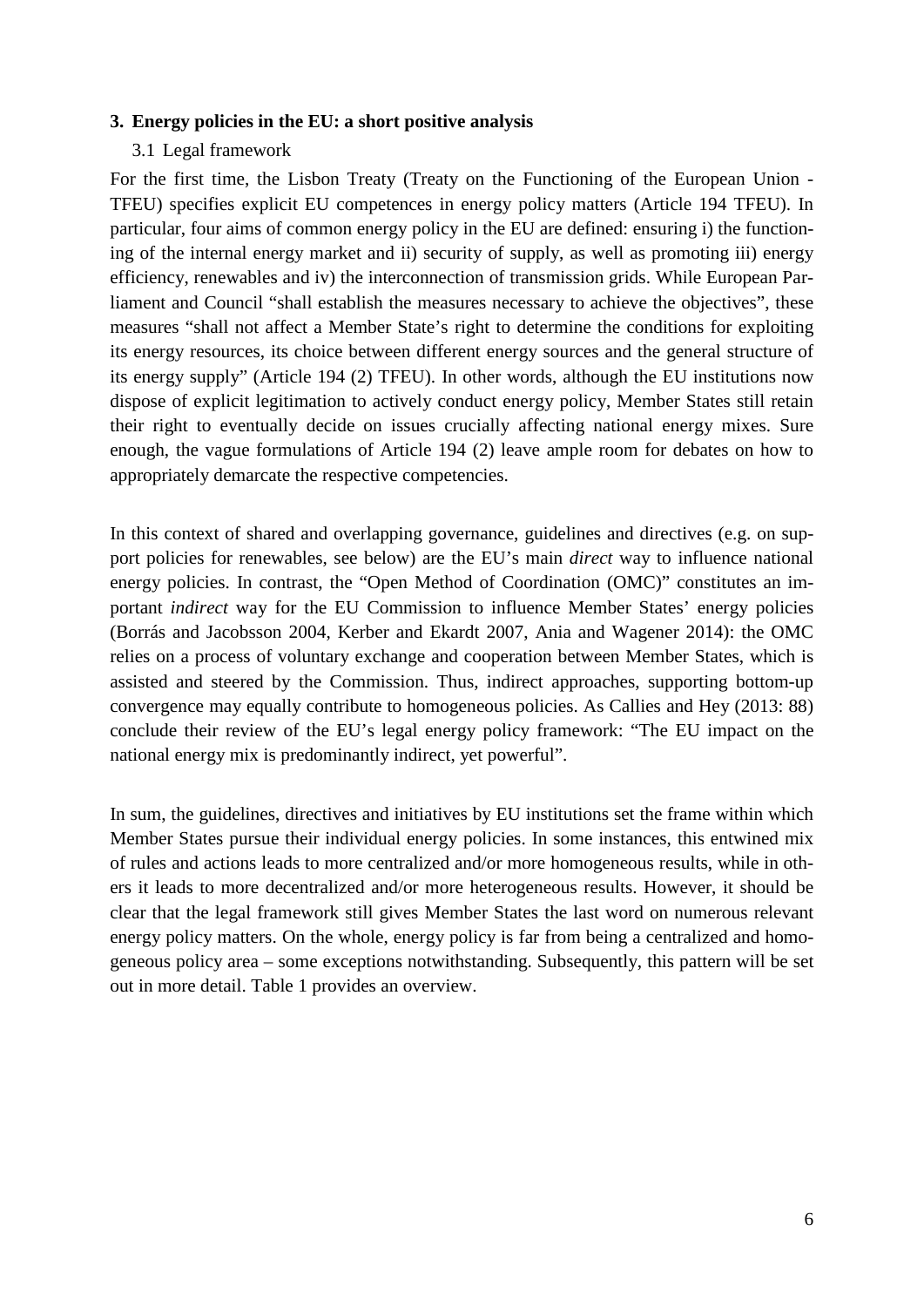3.2 Strongly centralized areas within energy policy

#### *3.2.1 Climate policy*

Climate protection exhibits the most centralized decision making structure of all energyrelevant policy areas. This, however, does not imply that climate protection is fully centralized and homogeneous. On the one hand, the EU has set itself binding emission reduction targets for 2020 and the European Commission (2014a) has proposed to focus the post-2020 climate and energy package on an emissions reduction target. The main instrument to achieve these aims is the Emissions Trading Scheme (ETS) – basically the only common energy policy instrument on EU level. On the other hand, the ETS does not cover sectors such as transport, agriculture and heating: in these sectors the reduction aims of the Member States are diversified across the EU. Furthermore, the ETS notwithstanding, the Member States obviously try to pursue their individual climate protection ambitions: for instance, some Member States in Eastern Europe would like to see less climate protection and so they successfully lobbied for special regulations such as postponed full auctioning of emission allowances. Other Member States would like to see more climate protection: in this vein the UK introduced a carbon floor p[ri](#page-7-0)ce to hedge against low ETS allowance prices<sup>2</sup>. Therefore, even EU climate policy is characterized by only partly centralized decision making and only partly homogeneous policies.

#### *3.2.2 Internal energy market and transnational transmission lines*

As the internal market traditionally occupies a central place within the project of European integration, an internal market for electricity is equally important for EU energy policy. The internal market directive (2009/72/EC) can be considered the main instrument to achieve this objective.[3](#page-7-1) However, it has become clear that the initially targeted date for finalizing the internal electricity market, the year 2014, cannot be met (EC 2012). In order to achieve the internal market in a step-wise process, initiatives for "Market Coupling" have been set up, which lead to the coupling of day-ahead markets in central Europe in 2010. In addition, internal market regulation also indirectly affects the choice and design of RES policies, as these have to comply with state aid law. Currently, this framework is fostering a transition from feed-in tariff to market premium schemes as well as a reorganization of the funding mechanisms for RES schemes (European Commission 2014b, Gawel and Strunz 2014). Furthermore, other initiatives such as the "Agency for the Cooperation of Energy Regulators" have been founded and regulations for the alignment of network codes (regulation (EC) Nr. 714/2009) have been implemented so as to foster cooperation among the relevant actors and facilitate a European transmission grid. Yet, as in the case of climate protection, Member States are not willing to dispose of their eventual sovereignty in deciding upon crucial aspects of energy markets. In particular, the EU-wide finalization of the internal market would not be compatible with persisting national understandings of security of supply; yet, as laid out in the following, security of supply is one the more decentralized aspects of EU energy policy.

<span id="page-7-0"></span><sup>2</sup> http://www.hmrc.gov.uk/climate-change-levy/carbon-pf.htm

<span id="page-7-1"></span><sup>&</sup>lt;sup>3</sup> For instance, the directive establishes unbundling between producers of electricity and transmission system operators.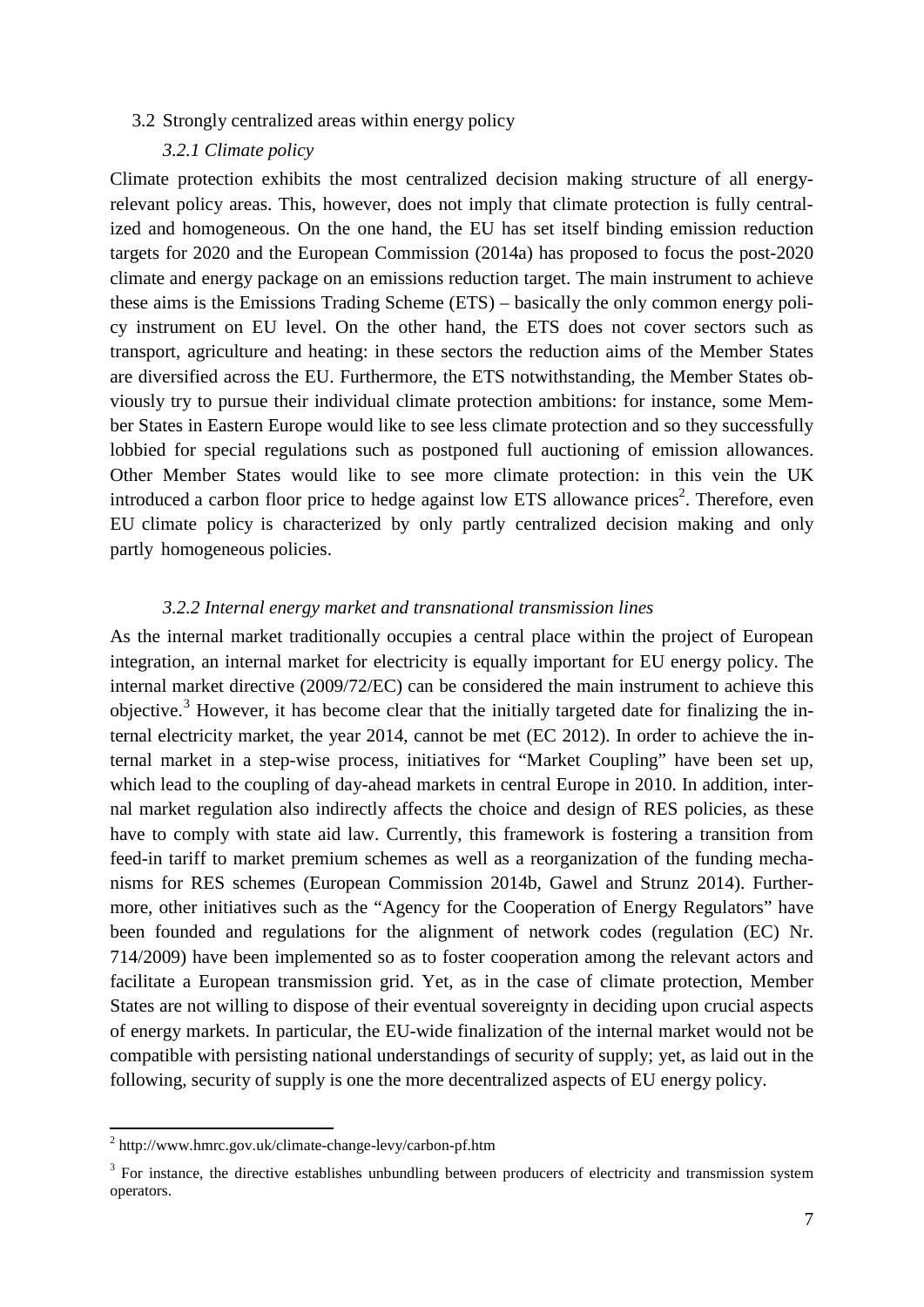#### 3.3 Strongly decentralized areas within energy policy

#### *3.3.1 Security of supply policy*

Albeit the Lisbon treaty stipulates that it is one of the objectives of EU energy policy to "ensure security of energy supply in the Union" (Article 194 TFEU), the most important decisions on security of supply are made on a national basis. While there is EU-level cooperation with regard to grid stability, that is, the short-term aspect of security of supply, there seems to be no substantial cooperation concerning the adequacy of generation capacity, that is, the long-term aspect of security of supply. On the contrary, most Member States are currently discussing the separate implementation of "capacity markets" in order to ensure long-term adequacy of generation capacity (some Member States already have introduced capacity markets, others are in various stages of the implementation process) (Keay-Bright 2013: 10). This should not come as a surprise given that the level of security of supply, as measured in the amount and duration of interruptions of electricity supply, still significantly varies across the EU (CEER 2011: 27 ff.). Thus, a common EU-wide understanding of what "appropriate" security of supply means would be necessary as a first step towards more integrated approach.

#### *3.3.2 Technology policy I: nuclear power*

Nuclear energy policies are probably among the most diverse aspects of energy policy in the EU. Decision making is completely decentralized and policies are very heterogeneous. Some Member States, such as Poland intend to get in on nuclear power while Germany and Belgium decided to phase out. Italy has already phased out nuclear power, while other Member States, such as France, continue to rely on nuclear power as a main source of energy. Therefore, the overall picture on nuclear power in the EU looks very diverse (EU Commission 2013: 34).

#### *3.3.3 Technology policy II: renewable energy sources*

As regards renewables policies, the overall picture is mixed. On the level of aims, recent discussions illustrate this point: Hitherto, the EU's climate and energy package sets binding targets for the expansion of renewables within the 2020-timeframe. As individual targets are specified for each Member State, responsibilities are clear. However, following the European Commission's proposal (2014a) for the time between 2020 and 2030, binding targets for renewables on the Member State level should be scrapped, leaving only a common target on EU-level. Beyond the 2030 horizon only Germany has set ambitious long-term goals that could substantiate the declarations of intent from the EU's Energy Roadmap 2050.

On the level of instruments, Member States decide independently on how to support renewables. While the relevant directive for renewables support policies (2009/28/EC) provides the possibility for extensive cooperation, Member States hardly use these possibilities (Klinge-Jacobsen et al. 2014). Then again, there is some empirical evidence for bottom-up convergence of renewables policies: Jacobs (2012) demonstrates how – prior to the financial crisis in Europe – the support schemes of France, Germany and Spain aligned in many respects. Similarly, Kitzing et al. (2012: 200) conclude for the whole EU that "[t]here is certain reason to expect a further development into the direction of a bottom-up convergence of RES-E policy supports […]". It should be clear, however, that convergence here does not imply that there exists some pre-determined final state to which the different schemes converge. Rather, bot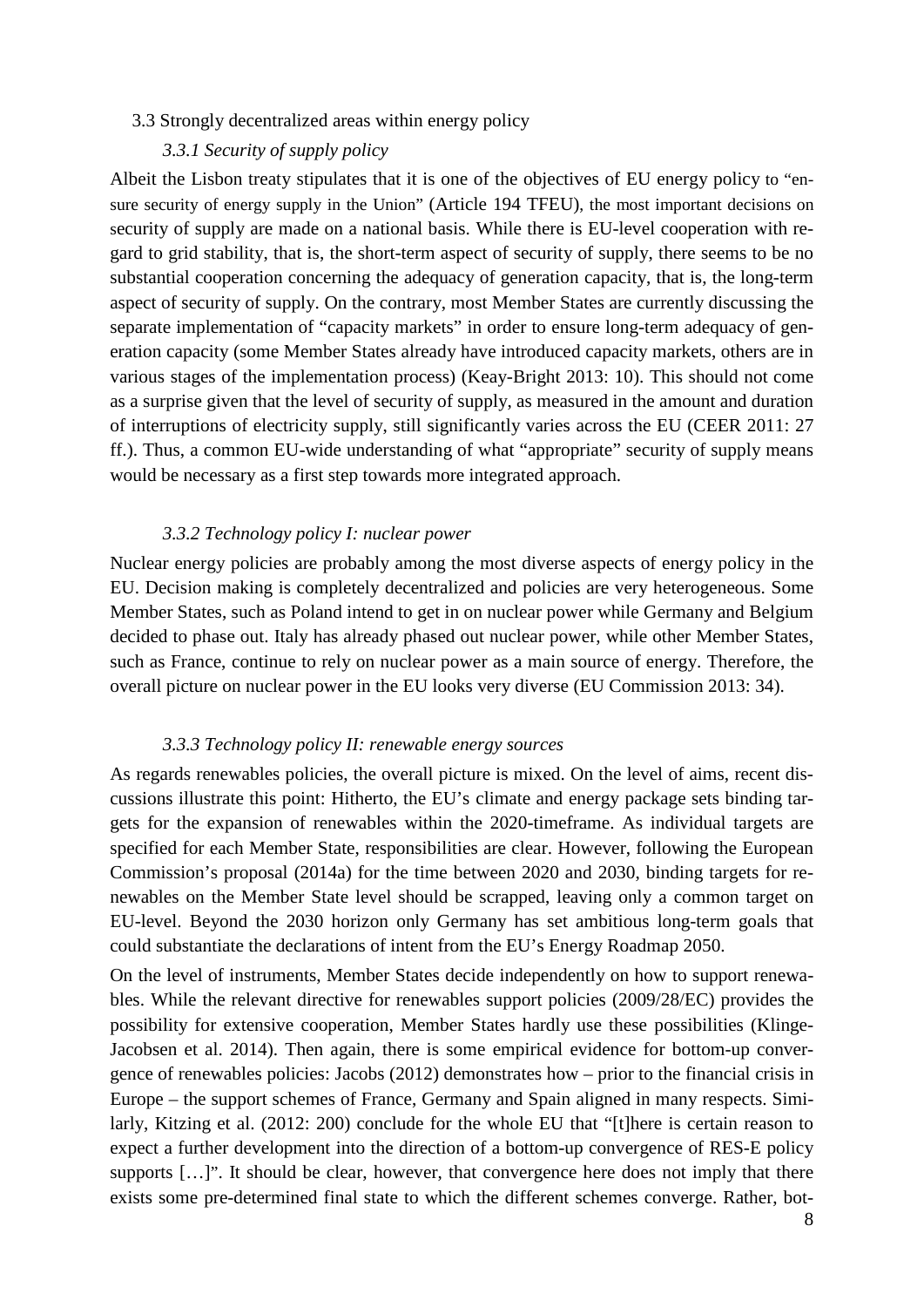tom-up convergence means that policy makers often face similar challenges and, therefore, they are not unlikely to employ similar solutions. From this perspective it is not surprising that 17 out of 28 Member States have implemented a feed-in tariff scheme (or a mix of feedin tariff and premium scheme) to support renewables. This trend notwithstanding, an outlook on future development of EU energy policy yields an ambivalent picture: On the one hand, the weakened EU RES targets suggest a more decentralized and heterogeneous future for these policies in the EU. On the other hand, the EU seems to gaining influence on RES policies via its internal energy market regulation (see above).

#### *3.3.4 Energy efficiency policy*

Energy efficiency can be considered a very decentralized and heterogeneous aspect of energy policy. On the one hand, the EU's energy efficiency directive (2012/27/EC) committed Member States to precisely defined reductions of energy use by 2020. Yet, most Member States will probably fail to meet these targets (Coalition for Energy Savings 2014). What is more, the Commission's proposal for climate and energy policy until 2030 does not include efficiency targets. Finally, on the instrument level, there always has been a broad heterogeneity of instruments, from "white certificates" in Italy, France and the UK to tax regulations and other support forms in other Member States such as Germany (c.f. Harmelink et al. 2008, Steuwer 2013). Therefore, energy efficiency is set to remain a highly fragmented aspect of energy policy in the EU.

Summing up, the degree of homogeneity and centralization varies significantly across the diverse fields of energy policies in Europe. Consequently, undifferentiated calls for a "Europeanization" of energy policy are misleading. For instance, while Germany's energy transition policy is sometimes scathed as "unilateralism" (e.g., Weimann 2012), this reproach does not hold up to scrutiny: in particular, neither Germany's feed-in tariff for renewables, its 2020 goals for renewables nor the planned waiving of nuclear power really represent singularities in Europe (Gawel et al. 2014). To provide useful policy recommendation, analyses, therefore, need to specify (1) the respective policy field (climate policy, internal market, security of supply, technology policy, energy efficiency), (2) the policy elements (aims and instruments), and (3) the dimension of "Europeanization" (centralization and homogeneity) they refer to. What is more, unambiguous pleas for homogeneity and centralization may also call for a qualification from a normative economic point of view – as will be outlined in the next section.

#### **4. Fiscal Federalism and EU energy policy: a normative assessment**

The economic theory of fiscal federalism (e.g., Oates 1972, 1999) suggests that a priori there is no reason to prefer full harmonization or centralization of energy policy in the EU. Rather, the trade-off "between internalizing spill-over benefits (and costs) and allowing local differentiation" (Oates 1999: 1130) needs to be weighed for specific contexts. Subsection 4.1 outlines the general theory of fiscal federalism and Subsection 4.2 applies these arguments to the different areas of energy policy.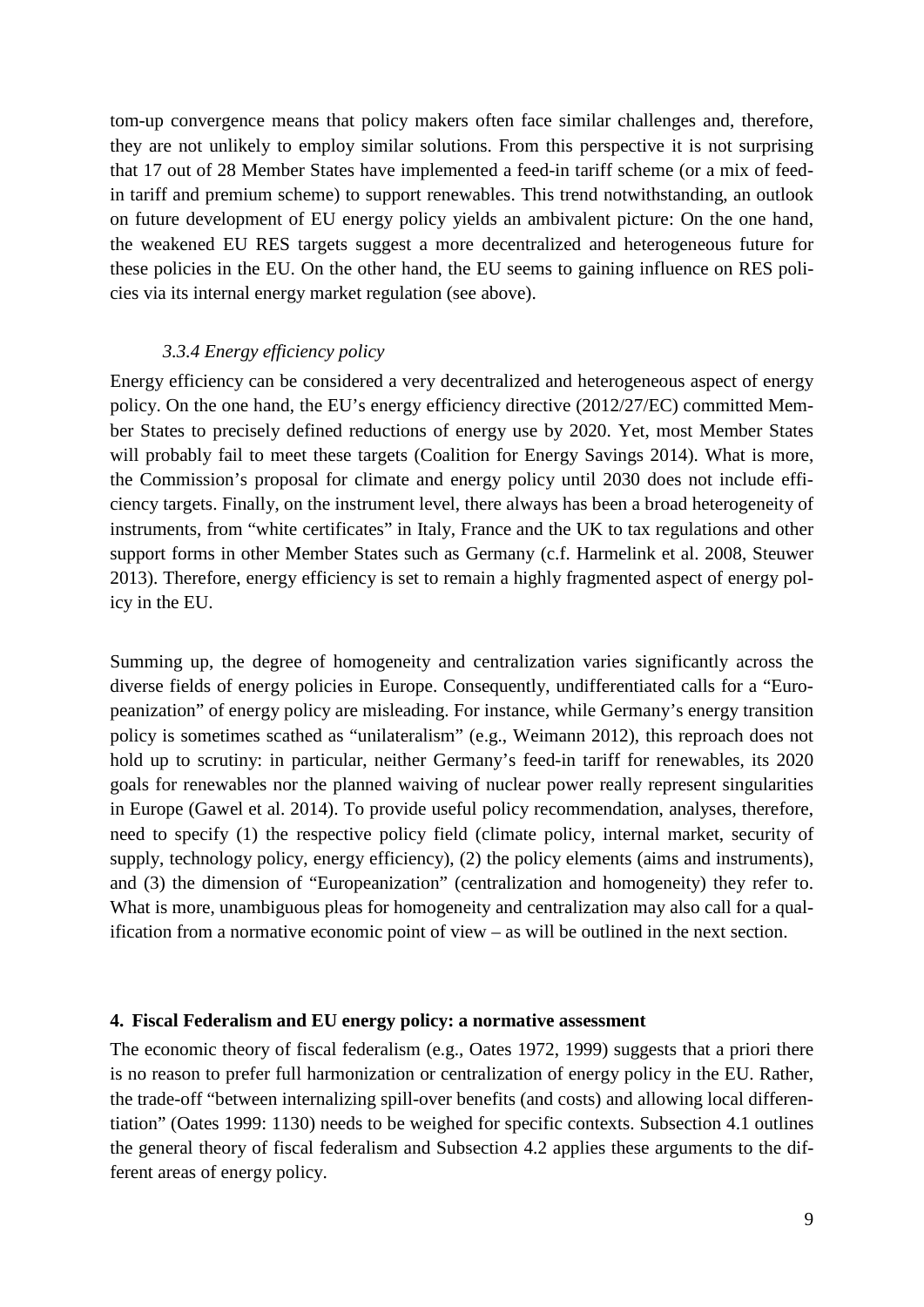4.1 Economic theory on the pros and cons of centralized decision making and homogeneous policies

#### *4.1.1 Homogeneity of policies?*

Building on Musgrave (1959), Olson (1969) and Oates (1972, 1999), the theory of fiscal federalism emphasizes the beneficial role of decentralized government in tailoring the output of public goods according to local and regional preferences. In this respect, a differentiated provision of public goods is welfare-increasing if local preferences are heterogeneous. Hence, preference-matching is one important argument against the homogenization of policies (Lockwood 2006).

In the context of European energy policy, we need to identify, therefore, the degree of preference heterogeneity across Europe. How differentiated are attitudes concerning the environmental impacts and other external costs (e.g., aesthetic impacts of landscapes dominated by RES) of energy provision? Are preferences on the appropriate level of security of supply different across MS? How do risk preferences on nuclear power differ? And at which governance levels are all of these preferences most homogeneous – is heterogeneity more prominent across MS or within MS? In the latter case, not only EU-wide homogeneous policies would be inefficient, but also national policies without regional differentiation.

As *political* preferences of the MS are obviously heterogeneous, we might ask how these differences are to be explained: On the one hand, the differences might be mostly due to historical and structural reasons (see also Section 5.1 on politico-economic constraints below). On the other hand, the differences might also be justifiable from a normative efficiency perspective: First, in democratic electoral systems, political preferences will, at least to some degree, reflect the population's preferences. Second, as energy provision leads to multiple externalities that are not sufficiently internalized in energy markets, the unavoidable *political* assessment of these externalities cannot be expected to be homogeneous across Europe. Hence, technology policies such as the German nuclear phase-out or RES-support do not necessarily contradict economic reasoning. To the contrary, such policy interventions may also be interpreted as adequate national answers to these issues within second- or third-best settings (Gawel et al. 2012).

#### *4.1.2 Centralization?*

Preferences aside, the economic theory of federalism also provides arguments for and against centralizing decision-making structures (e.g., Dalmazzone 2006). The most prominent argument for centralization highlights the economies of scale and scope to be realized by centralized decision making. Economies of scale arise when the centralized provision of public goods brings about lower average costs than decentralized provision. Economies of scope arise when centralized production of several outputs leads to lower costs than decentralized production. For instance, a centralized EU-wide deployment of RES could be more cost efficient than national deployment because of lower administrative costs and optimized geographical allocation of RES capacities (assuming, for the moment, that local externalities are appropriately taken into account). In general, centralization of decision making is a means of addressing spill-over effects (or positive and negative externalities) between smaller units. For instance, Banzhaf and Chupp (2012) show that in the case of US air pollution, a centralized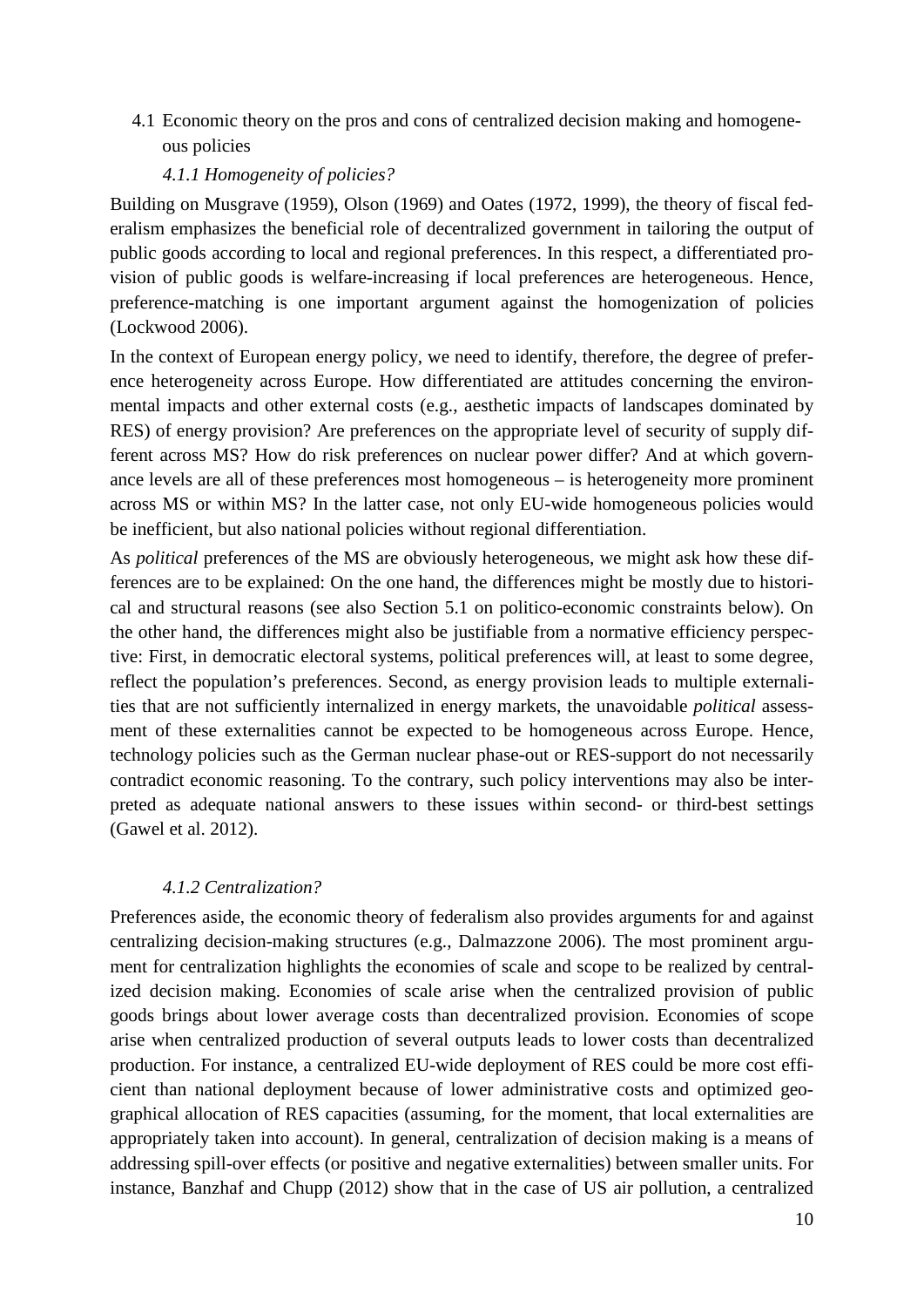approach on the federal level significantly outperforms decentralized approaches on the states' level. The main reason is that pollutants do no only produce damages in the state where they are emitted but also in neighboring states.

The main argument against centralization of decision making points to the experimental function of decentralized problem-solving. In this "laboratory federalism" (Oates 1999, Ania and Wagener 2014) view, decentralization provides the opportunities for trial-and-error problem solving on small scales. Thus, compared to a centralized approach, a higher number of alternative policy options can be tested which raises the chances to find better solutions. In particular, the issue of environmental problems has been said to benefit from decentralized approaches (Anderson and Hill 1997). And as current energy transitions face a range of uncertainties and unsolved challenges, the "laboratory federalism" argument may apply very well to this context.

#### 4.2 Evaluation

#### *4.2.1 Climate policy*

Climate change as a global externality should ideally be regulated on a global level as well. In absence of a global approach, it would be preferable to regulate aims and instruments on a European level. Therefore, diversified climate targets for Non-ETS sectors should be removed and all sectors that so far remained outside the ETS should be included so as to increase efficiency by equating marginal abatement costs across the EU. Also, additional instruments such as the UK's carbon floor price decrease the scheme's cost efficiency unless they are implemented on an EU-scale.

#### *4.2.2 Internal energy market and transnational transmission lines*

The basic economic argument for having a common electricity market in the EU builds on increased competition and more efficient geographical allocation of production capacities following local comparative advantages. The ensuing welfare benefits would primarily raise consumer rents. Moreover, as transmission grids in the EU are already linked, centralized decisions might lead to the most cost-effective EU-wide grid expansions. At the same time, however, it remains unclear whether and how nationally diverging evaluations of relevant externalities (e.g. spatial impact of renewables and of nuclear risks) would be taken into account.

#### *4.2.3 Security of supply policy*

Finalizing the internal market for electricity would also imply that security of supply was to be transformed into a truly European matter: different levels of grid stability would converge and production capacities would be optimized on an EU-wide scale so that some Member States became importers, others exporters of electricity. Thus, overcapacities could be avoided and cost-efficient production secured via division of labor. Yet, it is not clear whether a centralized understanding of security of supply might also lower overall efficiency: insofar as preferences over security of supply are heterogeneous, decentralized approaches would enable preference-matching. Unfortunately, there is not sufficient empirical evidence on the question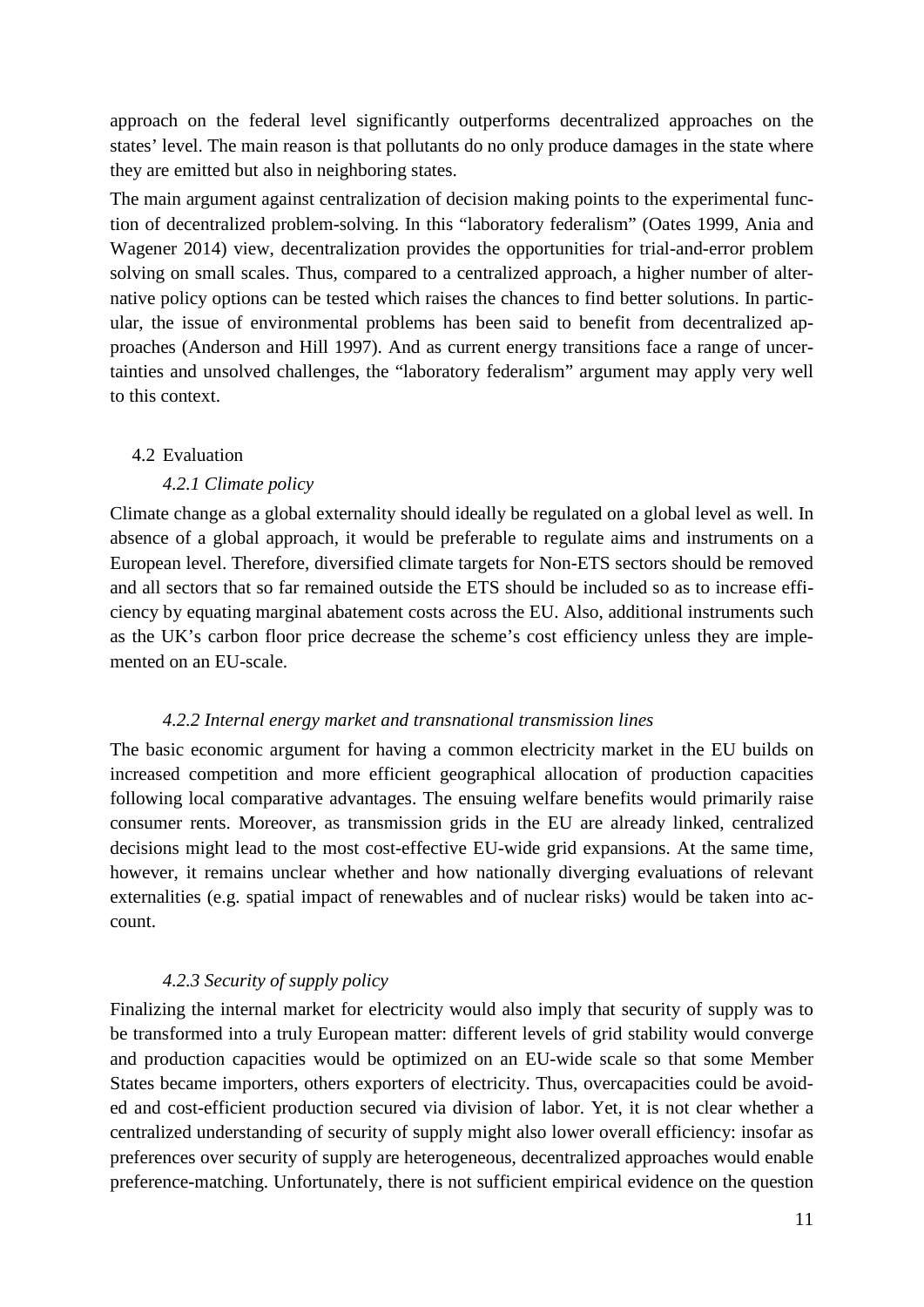whether willingness-to-pay for avoiding disruptions of electricity provision diverges across the EU (e.g., Schmidthaler et al. 2012, Schubert et al. 2013). In any case, the argument for centralizing security of supply in the EU is stronger the more homogeneous relevant preferences are.

#### *4.2.4 Technology policy I: Nuclear power*

The case of nuclear power shows most clearly how difficult it can be to determine efficient levels of centralization and homogeneity. On the one hand, preferences concerning the risks and benefits of nuclear power are heterogeneous within the EU (EU Commission 2007). On the other hand, there is not only preference heterogeneity between Member States but also within Member States. Furthermore, nuclear risks are of a trans-boundary nature. This implies that leaving the decision whether to employ nuclear power with the Member States will certainly not lead to perfect preference-matching, but it might still be the best available option within the EU's political system of multiple and overlapping governance levels.

#### *4.2.5 Technology policy II: RES*

Similarly, the characteristics of renewables and uncertainty about the distribution of preferences make it hard to determine efficient levels of centralization and homogeneity for renewable support policies. The expansion of renewables affects all scales: negative externalities from renewables in the form of environmental effects and NIMBY-situations accrue on the local and regional level; renewables' impact on grid stability concerns the national and, via linked transmission grids, the trans-national level. Against this background, there are two arguments for keeping renewables support to some extent heterogeneous and decentralized: First, the evaluation of technology-specific externalities is not homogeneous across the EU (EU Commission 2007, see also Welsch and Biermann 2012), so policies should reflect this heterogeneity. Second, the laboratory federalism argument points to the merits of decentralized problem-solving. For instance, the question of how to make current energy-only markets compatible with high shares of renewables – which exhibit marginal production costs of zero – might better be tackled by decentralized rather than EU-wide policy-experiments. At the same time, the alignment of renewables policies would considerably improve the efficiency of renewables capacities' spatial allocation in terms of production costs (Unteutsch and Lindenberger 2014). In conclusion, while a full and immediate centralization and homogenization of renewables policies would probably be inefficient (due to preference heterogeneity and laboratory federalism), more cooperation between Member States seems advisable because of the expected gains in terms of production-cost efficiency.

#### *4.2.6 Energy efficiency policy*

In order to equate marginal abatement costs across the EU, energy efficiency aims and instruments should be addressed on the EU-level. A trading scheme for so-called white certificates, which guarantee a specific reduction of energy consumption, would constitute one costefficient way to achieve politically set energy saving aims. However, it should be noted i) that the recent proposal of the EU Commission (2014a) does not include explicit energy saving targets and ii) that it has been demonstrated that the combination of support policies for re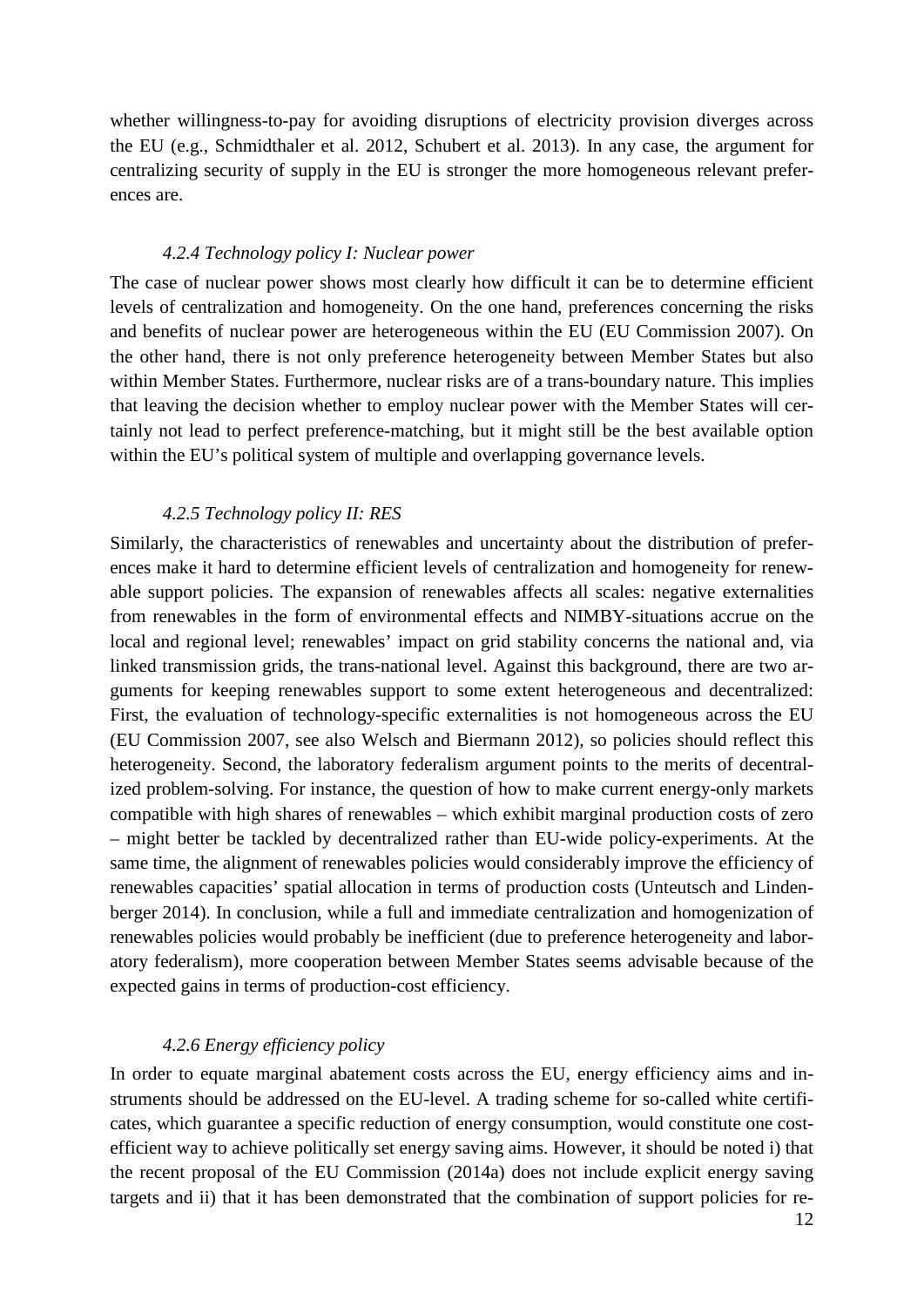newables and ETS already yields reductions in energy consumption so that additional white certificates may be redundant (Meran and Wittmann 2012).

In sum, following the economic theory of fiscal federalism, a full centralization of energy policy decisions on the EU-level would probably not be desirable from an economic point of view: Partly heterogeneous preferences and the laboratory function of decentralized government call for keeping major competences on energy policy with the Member States.

#### **5. Towards an EU-wide sustainable energy system**

#### 5.1 Politico-economic constraints

Even if the economic analysis calls for genuine European policy-making in some policy-field, politico-economic constraints have to be considered: due to the lack of respective EU legal competencies, a consensus of Member States' politicians would be required for transferring respective sovereignty to EU institutions. In this regard, however, there are strong obstacles impairing more centralization of decision making from a public choice point of view: Member States' politicians are incentivized to reject the EU-wide allocation of energy production capacities within the EU in order to prevent potentially disruptive change in national industry structures. Energy mixes strongly diverge between individual Member States (cf. Knopf et al. 2013); for instance, France's electricity production relies to three quarters on nuclear power while in Poland the share of fossil fuels passes eighty percent and in Sweden the share of renewables reaches fifty percent. If technological composition and spatial allocation of production capacities would be established through EU-wide market-based mechanisms, the Member States' energy mixes might be fundamentally altered. In particular, some of the existing production capacities might be shut down and relocated so as to follow EU-wide regulations and regional comparative advantages (e.g., no more photovoltaic installations in Northern Germany; drastic reductions in Poland's coal share following a hypothetical tightening of the ETS). Yet the according loss of regional creation of economic value would weigh hard on the respective regional politicians' electability: in order to maximize their chances of (re-)election, politicians have strong incentives to satisfy relevant pressure groups; in this understanding of politicians as transfer brokers between interest groups (McCormick and Tollison 1981), energy policy constitutes an important bargaining token within the political process. As a result, strong path dependencies inhibit fundamental structural changes in Member States' energy mixes.

Against this background, visionary proposals, such as the pan-European super-grid (e.g., Czisch 2005) or the "New Deal" for pushing an EU-wide transformation to renewables and simultaneously solving the financial and budget crises in Southern Europe (for a critical discussion see Creutzig et al. 2014) appear to be rather far-fetched. In general, there seems to be considerable demand for research that does not assess the technological feasibility of such proposals but rather their political feasibility. An important contribution in this respect is made by Gullberg (2013) who analyzes the political feasibility of transforming Norway into a "green battery" for continental Europe. Gullberg argues that in the long term, it might be realistic to envision a more important role of Norway within a pan-European electricity system; in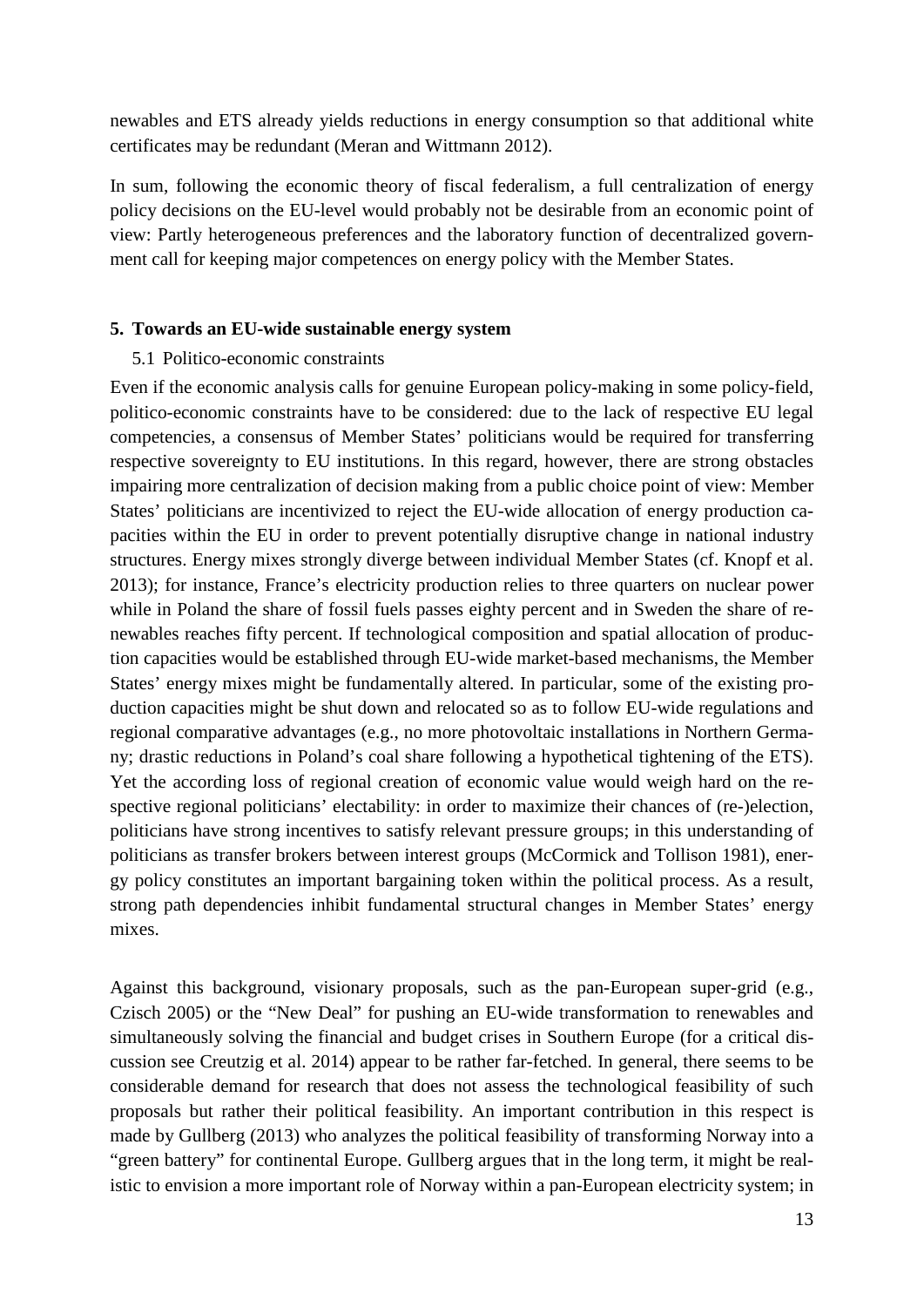the short term, however, Norway's incremental political process does not allow for using the electricity storage potential of Norway's geography.

#### 5.2 "Europeanization" without centralization

Given that such grand proposals relying on centralized decisions are hampered by politicoeconomic constraints, bottom-up approaches might be more conducive towards reaping the benefits of coordination on EU-level. For instance, in case of renewables support policies, Jacobs (2012), following the convergence theory of Holzinger et al. (2008) argues that three mechanisms contribute to a convergence of Member States' policies: transnational communication, regulatory competition and a common problem solving pressure. As outlined above, the EU legal framework sets a common background against which individual Member States operate; that is, they communicate, compete and cooperate in finding ways to align their national interests in energy policy with the EU's guidelines and directives. Via the Open Method of Coordination the Commission does influence Member States within that process (e.g., Kitzing et al. 2012). In this way, a Commission-supported bottom-up process of voluntary coordination could lead to a more homogeneous policy pattern than top-down efforts to harmonize policies at once.

#### 5.3 Options and priorities

Taking into account i) relevant legal as well as politico-economic constraints, as well as ii) normative considerations based on Fiscal Federalism arguments, increased cooperation should be particularly considered in the following areas:

First, EU climate policy and the ETS as its main instrument are to be strengthened. Current deficiencies of the ETS can probably be traced back to vested interests and concerns over national sovereignty (Markussen und Svendsen 2005, Anger et al. 2008, Skodvin et al. 2008). Yet, climate policy is already the most centralized aspect of energy policy with important codetermination by supranational institutions – this path can and should be further intensified.

Second, on the long way towards an internal market for electricity, coordinating grid extensions and capacity markets would be important steps. In this respect, organizations such as the "Agency for the Cooperation of Energy Regulators" (ACER) and "European Network of Transmission System Operators for Electricity" (ENTSO-E) may facilitate the integration of transmission grids. However, net expansion plans are still developed on a purely national basis, so a truly EU-wide planning for grid expansions does not yet exist. Furthermore, capacity markets are hitherto only discussed on the level of Member States and it is questionable whether there will be meaningful coordination in the medium term.

Third, the expansion of renewables might benefit from increased cooperation between Member States, even if the overall "efficient" level of centralization/homogeneity is eventually unclear. Interestingly, the corresponding directive 2009/28/EC already provides for several cooperation mechanisms (cf. Klessmann et al. 2010); so there would be no immediate need to change any treaty or pass new directives so as to increase coordination – Member States just need to rely on the three suggested pathways to coordinate their support instruments: statisti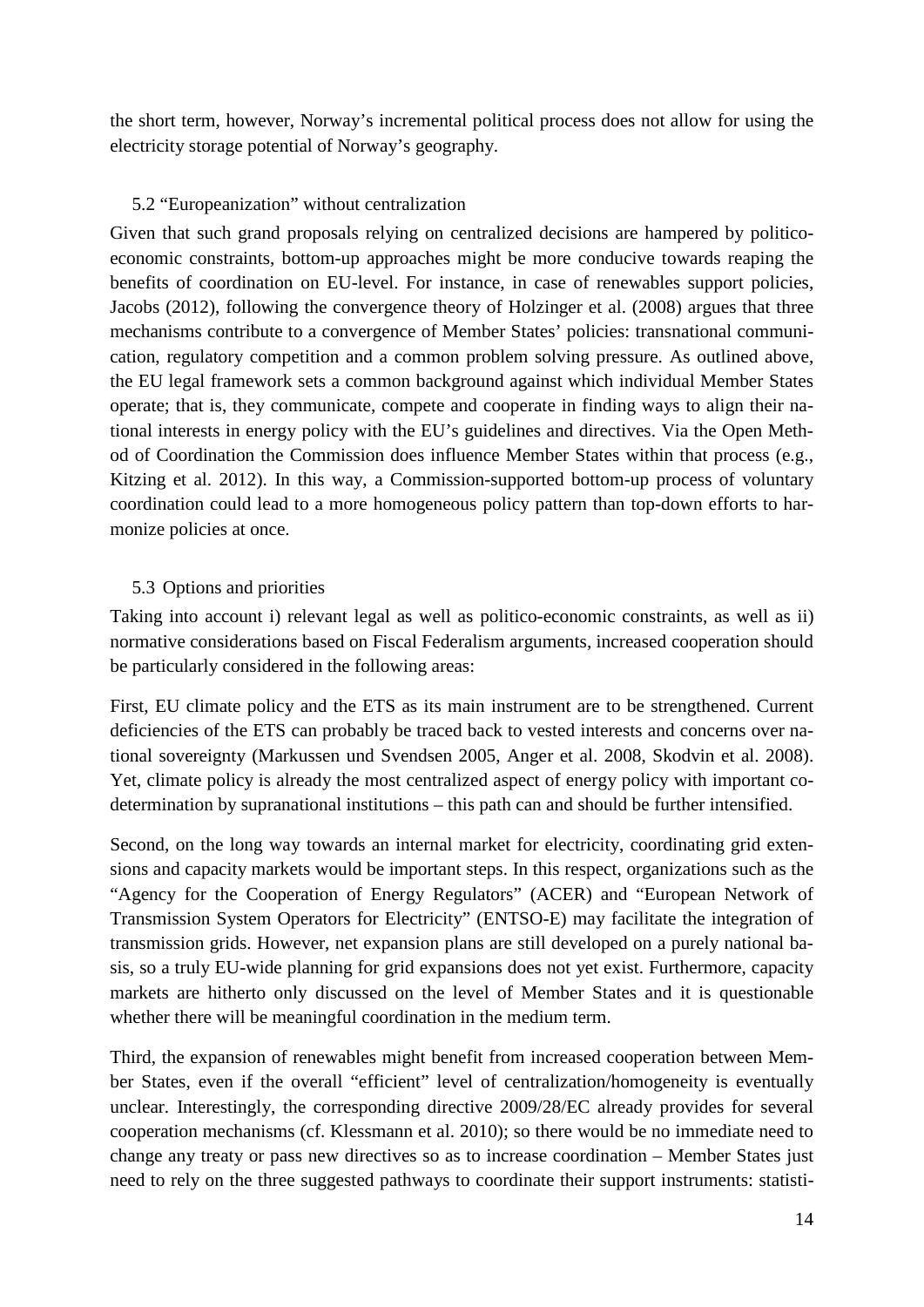cal transfers of renewable electricity, joint projects and joint support schemes. Yet, Member States are, so far, very reluctant to use these possibilities. Moreover, current debates rather hint towards a more national future for renewables. In particular, the repeated rejection of common EU-aims for renewables by scientists as well as interest groups (e.g., Businesseurope 2013, Stavins 201[4](#page-15-0)) undermines the arguments for more coordinated renewables policies.<sup>4</sup> In contrast, it seems plausible to us that a strong and binding framework for renewables expansion on EU-level would be most conducive to increased cooperation between Member States. The Commission's proposal (2014a), unfortunately, rather points into the direction of more fragmentation.

#### **6. Conclusion**

The overall picture of energy policy in the EU is diverse; within a common framework of EU binding treaties and directives, as well as non-binding guidelines, Member States pursue their individual agendas. For some aspects of energy policy, such as nuclear power and security of supply, the result is decentralized decision-making and heterogeneous policies. For other aspects, such as climate policy and the internal market, decision making is partly centralized and policies are less heterogeneous. What is more, the development of support policies for renewables demonstrates that decentralized decision-making may, nevertheless, yield partly homogeneous policies via processes of bottom-up convergence.

From the normative perspective of Fiscal Federalism, it is not possible to positively specify a unique degree of centralization and homogeneity for energy policy as a whole – nevertheless, we can state that an immediate and full centralization of energy policy at EU level would *not* be efficient because of partly heterogeneous preferences and the prospective benefits of laboratory federalism. Apart from this general conclusion, efficient degrees of centralization/homogeneity would need to be established for specific aspects of energy policy. In practice, as the case of support policies for renewables shows, it might be impossible to denote the efficient level of centralization and homogeneity with precision. Yet, some conclusions on the appropriate direction can be drawn: in case of support policies for renewables, there is certainly underused potential for cost savings through cooperation between Member States. In case of nuclear power, on the other hand, current decentralization, which leaves decision making exclusively with Member States, may be the only politically feasible way to address preference heterogeneity in the EU – even if the trans-boundary nature of nuclear risks implies that the overall outcome is probably not efficient.

In general, the legal and politico-economic constraints in the way of such proposals as the "EU-wide super-grid" should be acknowledged. Path dependencies and general reluctance of national politicians to transfer sovereignty towards Brussels and Strasbourg constitute im-

<span id="page-15-0"></span><sup>&</sup>lt;sup>4</sup> Of course, these critics of EU-wide aims for renewables would like to dispense with support for renewables in the first place so as to concentrate on emission reduction aims: while critics such as Weimann (2012) indirectly suggest that if there "must" be renewables-support it should be done on an EU-level, this neglects economic justifications for renewable support schemes (e.g., Lehmann and Gawel 2013); also, such a tentative, conditional concession does not acknowledge the factual policy environment – since in most Member States expansion of renewables is a fixed point on the energy policy agenda, any argument against common EU-aims for renewables will rather harm the cause of efficiency than support it. -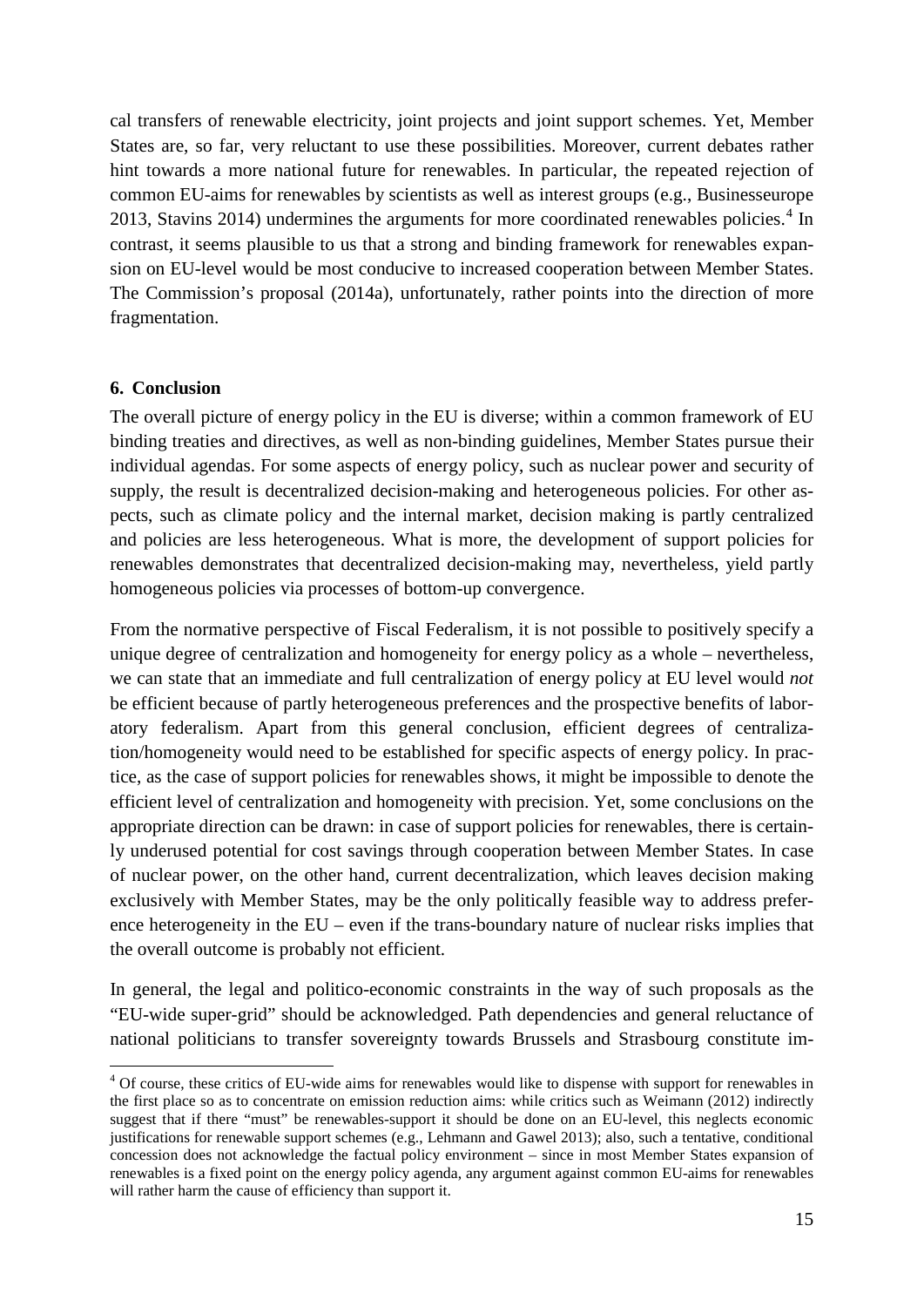portant obstacles in the face of visionary ideas for integrated energy policy across the EU. Yet, as our normative analysis has shown, such "big integration jumps" would not necessarily be desirable in the first place. So a step-wise process of increased Member State cooperation seems to be both the most realistic and the least economically harmful way forward.

#### **References**

- Ania, A., Wagener, A. (2014). Laboratory Federalism: The Open Method Of Coordination (OMC) as an evolutionary learning process. Journal of Public Economic Theory DOI: 10.1111/jpet.12079.
- Anderson, T. L., Hill, P. J. (Eds.) (1997). Environmental Federalism. Lanham, MD: Rowman and Littlefield.
- Anger, N., Böhringer, C., Oberndorfer, U. (2008). Public Interest vs. Interest Groups: Allowance Allocation in the EU Emissions Trading Scheme. ZEW Discussion Paper no. 08-023.
- Banzhaf, H. S., Chupp, A. B. (2012). Fiscal federalism and interjurisdictional externalities: New results and an application to US Air pollution. Journal of Public Economics 96(5): 449-465.
- Borrás, S., Jacobsson, K. (2004). The Open Method of Coordination and New Governance Patterns in the EU, Journal of European Public Policy 11: 185-208.
- Böckers, V., Haucap, J., Heimeshoff, U. (2013). Benefits of an Integrated European Electricity Market, DICE Discussion Paper No 109, September 2013.
- Börzel, T. A. (2005). Mind the Gap! European Integration between level and scope. Journal of European Public Policy 12(2): 217-236.
- Businesseurope (2013). A competitive EU energy and climate policy. http://www.bdi.eu/download\_content/KlimaUndUmwelt/20130618\_FINAL\_Brocure\_2030 \_energy\_and\_climate\_LOW\_RESOLUTION.pdf.
- Callies, C., Hey, C. (2013). Multilevel Energy Policy in the EU: Paving the Way for Renewables. Journal for European Environmental and Planning Law 10(2): 87-131.
- Coalition for Energy Savings (2014). Analysis of Article 7 Member States reports. Available at: http://energycoalition.eu/sites/default/files/20140422 20Coalition 20for 20Energy 20Savings 20Art 207 20Report 20FINAL.pdf
- Council of European Energy Regulators CEER (2011). 5th Benchmarking Report on the Quality of Electricity Supply. http://www.energyregulators.eu/portal/page/portal/EER\_HOME/CEER\_5thBenchmarking\_Report.pdf.
- Creutzig, F., Goldschmidt, J.C., Lehmann, P., Schmid, E., von Blücher, F., Breyer, C., Fernandez, B., Jakob, M., Knopf, B., Lohrey, S., Susca, T., Wiegandt, K. (2013). Catching two European birds with one renewable stone: Mitigating climate change and Eurozone crisis by an energy transition. Working Paper prepared for the 2013 Dahrendorf Symposium, Berlin.
- Czisch, G. (2005). Szenarien zur zukünftigen Stromversorgung. Kostenoptimierte Variationen zur Versorgung Europas und seiner Nachbarn mit Strom aus erneuerbaren Energien.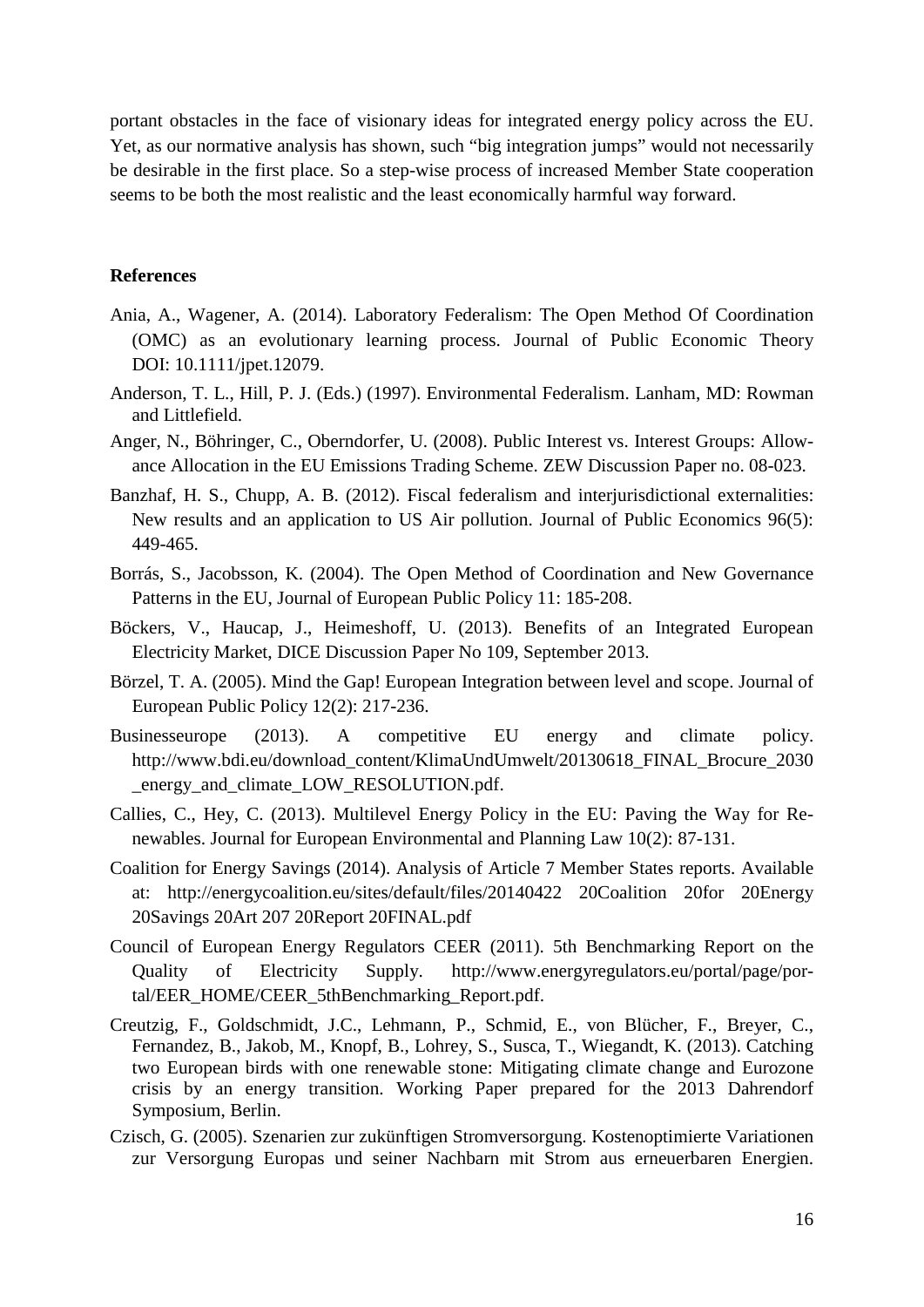https://kobra.bibliothek.uni-kassel.de/bitstream/urn:nbn:de:hebis:34- 200604119596/1/DissVersion0502.pdf.

- Dalmazzone, S. (2006). Decentralization and the environment. In: Ahmad, E., Brosio, G. (Eds.), Handbook of fiscal federalism, Edward Elgar: Cheltenham, 459-477.
- European Commission, ed. (2007). Eurobarometer 262. Energy Technologies: Knowledge, Perception, Measures.
- European Commission (2012). Making the internal energy market work. Communication from the Commission to the European Parliament, the Council, the European Economic and Social Committee and the Committee of the Regions. Abrufbar unter: http://ec.europa.eu/energy/gas\_electricity/internal\_market\_en.htm.
- European Commission (2013). EU Energy in Figures. Statistical Pocketbook 2013. Available at: http://ec.europa.eu/energy/publications/doc/2013\_pocketbook.pdf.
- European Commission (2014a). A policy framework for climate and energy in the period from 2020 to 2030. Communication from the Commission to the European Parliament, the Council, the European Economic and Social Committee and the Committee of the Regions. Available at: http://ec.europa.eu/clima/policies/2030/docs/com\_2014\_15\_en.pdf.
- European Commission (2014b), Communication from the Commission: Guidelines on State aid for environmental protection and energy 2014-2020, April 2014: http://ec.europa.eu/competition/sectors/energy/eeag\_en.pdf.
- European Union (2009a). Directive 2009/28/EC of the European Parliament and of the Council of 23 April 2009 on the promotion of the use of energy from renewable sources and amending and subsequently repealing Directives 2001/77/EC and 2003/30/EC. Official Journal of the European Union, 5.6. 2009.
- European Union (2009b). Directive 2009/29/EC of the European Parliament and of the Council of 23 April 2009 amending Directive 2003/87/EC so as to improve and extend the greenhouse gas emission allowance trading scheme of the Community. Journal of the European Union, 5.6. 2009.
- Gawel, E., Korte, K., Lehmann, P. and S. Strunz (2012). To be or not to be efficient? That is the question! Is the German energy transition policy really free of efficiency? [GAiA](http://www.oekom.de/zeitschriften/gaia) 23 (1): 14-17.
- Gawel, E., Strunz, S., Lehmann, P. (2013). "The German Energiewende under Attack. Is there an Inscrutable German Sonderweg?" Nature and Culture 8(2): 121-133.
- Gawel, E. and S. Strunz (2014). State Aid Dispute on Germany's Support for Renewables: Is the Commission on the Right Course? [Journal for European Environmental and Planning](http://booksandjournals.brillonline.com/content/journals/18760104)  [Law](http://booksandjournals.brillonline.com/content/journals/18760104)<sub>11(2)</sub>: 139-152.
- Gawel, E., Strunz, S. and P. Lehmann (2014). On the alleged need to Europeanize the German Energiewende. UFZ-Discussion Paper 2014 (18).
- Gullberg, A.-T. (2013). The political feasibility of Norway as the "green battery" of Europe. Energy Policy 57: 615-623.
- Harmelink, M., Nillson L. and R. Harmsen (2008). Theory-based policy evaluation of 20 energy efficiency instruments. Energy Efficiency 1: 131-148.
- Holzinger, K., Knill, C. and B. Arts (eds.) (2008). Environmental policy convergence in Europe, Cambridge: Cambridge University Press.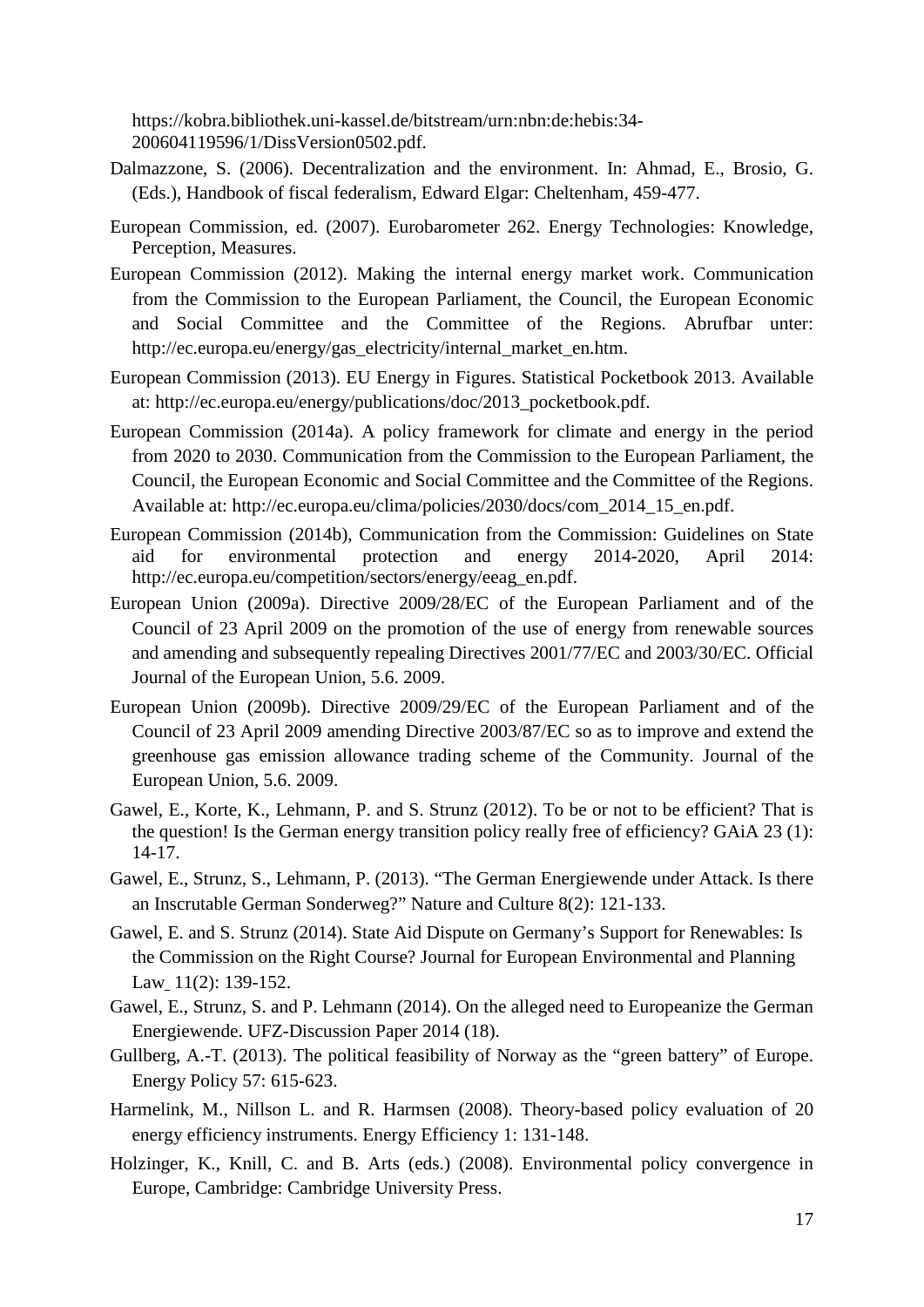- Hooghe, L. and G. Marks (2001). Multi-level governance and European integration, Lanham, MD: Rowman and Littlefield.
- Hübner, M., Schmidt, C. M. and B. Weigert (2012). Energiepolitik: Erfolgreiche Energiewende nur im europäischen Kontext. Perspektiven der Wirtschaftspolitik, 13(4): 286- 307.
- Jacobs, D. (2012). Renewable Energy Policy Convergence in the EU: The Evolution of Feedin Tariffs in Germany, Spain and France. London: Ashgate.
- Keay-Bright, S. (2013) Capacity Mechanisms for Power System Reliability. Regulatory Assistance Project. Available at: www.raponline.org/document/download/id/6805.
- Kerber, W., Eckardt, M. (2007) Policy Learning in Europe: the Open Method of Coordination and Laboratory Federalism, Journal of European Public Policy 14: 227-247.
- Klessmann, C., Lamers, P., Ragwitz, M., Resch, G. (2010). Design options for cooperation mechanisms under the new European renewable energy directive. Energy Policy 38: 4679– 4691.
- Kitzing, L., Mitchell, C., Mothorst, P. E. (2012). Renewable energy policies in Europe: converging or diverging? Energy Policy 51: 192-201.
- Klinge Jacobsen, H., Pade, L. L., Schröder, S. T., Kitzing, L. (2014). Cooperation mechanisms to achieve EU renewable targets. Renewable Energy 63: 345–52.
- Knopf, B., Bakken, B., Carrara, S., Kanudia, A., Keppo, I., Koljonen, T, Mima, S., Schmid, E., van Vuuren, D. (2013). Transforming the European energy system: Member States' prospects within the EU framework. Climate Change Economics, 4, 1-26.
- Lehmann, P., Gawel, E. (2013). Why should support schemes for renewable electricity complement the EU emissions trading scheme? Energ. Policy 52, 597-607.
- Leuffen, D., Rittberger, B., Schimmelfennig, F. (2013). Differentiated Integration. Explaining Variation in the European Union. Basingstoke: Palgrave Macmillan.
- Lockwood, B. (2006). The political economy of decentralization. In: Ahmad, E., Brosio, G., (Eds.), Handbook of fiscal federalism. Edward Elgar: Cheltenham, 33-60.
- Markussen, P., Svendsen, G. T., 2005. Industry lobbying and the political economy of GHG trade in the European Union. Energy Policy 33: 245–255.
- McCormick, R. E. , Tollison, R. D. (1981). Politicians, Legislation and the Economy, Boston: M. Nijhoff.
- Meran, G., Wittmann, N. (2012). Green, brown, and now white certificates: Are three one too many? A micro-model of market interaction. Environmental and Resource Economics, 53(4):507-532.
- Musgrave, R. A. (1959). The Theory of Public Finance. New York: McGraw Hill, 1959.
- Oates, W.E. (1972). Fiscal Federalism. New York: Harcourt Brace Javanovich.
- Oates, W. E. (1999). An Essay on Fiscal Federalism. Journal of Economic Literature 37: 1120-1149.
- Olson, M. (1969). The Principle of "Fiscal Equivalence". The Divison of Responsibilities among Different Levels of Government. The American Economic Review 59(2): 479-487.